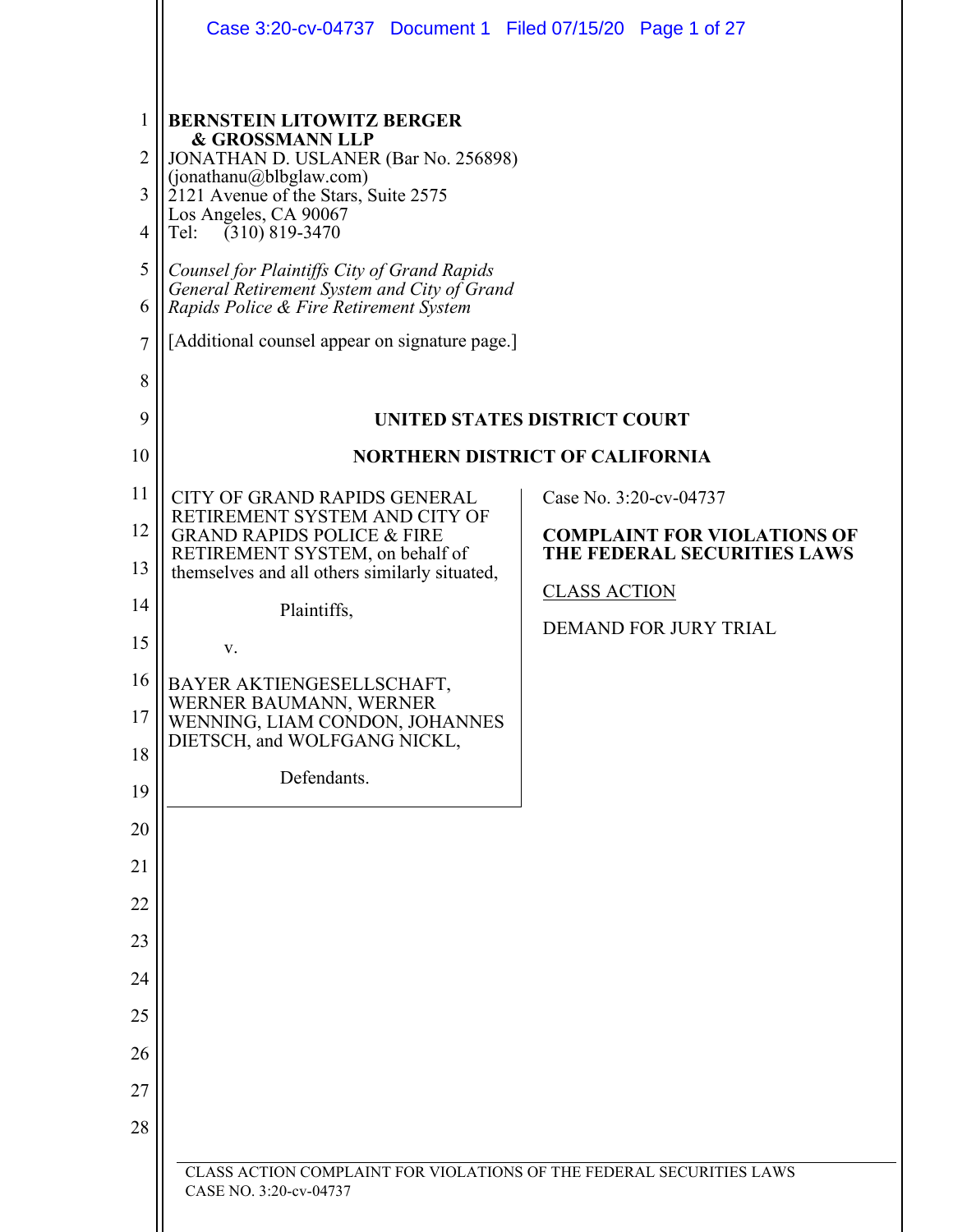1 2 3 4 5 6 7 8 9 10 Plaintiffs City of Grand Rapids General Retirement System and City of Grand Rapids Police & Fire Retirement System ("Plaintiffs"), by and through their counsel, allege the following upon information and belief, except as to those allegations concerning Plaintiffs, which are alleged upon personal knowledge. Plaintiffs' information and belief are based upon, *inter alia*, counsel's investigation, which included review and analysis of: (i) documents filed publicly by Bayer Aktiengesellschaft ("Bayer" or the "Company") with the United States Securities and Exchange Commission ("SEC") and other regulators; (ii) press releases, presentations, and media reports issued and disseminated by the Company; (iii) analyst and media reports concerning Bayer; (iv) transcripts of Bayer's investor conference calls; and (v) other public information regarding the Company.

11

## **I. INTRODUCTION**

12 13 14 15 16 17 1. This securities class action is brought on behalf of all persons or entities that purchased or otherwise acquired Bayer American Depositary Receipts ("ADRs") between May 23, 2016 and March 19, 2019, inclusive (the "Class Period"). The claims asserted herein are alleged against Bayer and certain of the Company's current and former senior executives (collectively, "Defendants"), and arise under Sections 10(b) and 20(a) of the Securities Exchange Act of 1934 (the "Exchange Act") and Rule 10b-5, promulgated thereunder.

18 19 20 21 22 23 24 2. Headquartered in Leverkusen, Germany, Bayer is a multinational pharmaceutical and life science company. On May 23, 2016, Bayer announced that it had made an unsolicited allcash offer to acquire Monsanto Company ("Monsanto"), a provider of agricultural chemicals and other products based in St. Louis, Missouri. After a protracted regulatory approval process, on June 7, 2018, Bayer completed its all-cash acquisition of Monsanto for \$128 per share, or \$63 billion including debt (the "Acquisition"), representing a 44% premium to Monsanto's share price on May 9, 2016—the day prior to Bayer's first written proposal to acquire Monsanto.

25 26 27 28 3. Before the Acquisition, Monsanto aggressively marketed and sold its flagship weed killer product, Roundup. Roundup is the most widely used weed killer around the world, which generated nearly \$5 billion in annual revenue for Monsanto. The active ingredient in Roundup is glyphosate, a toxic chemical long suspected of causing cancer, including non-Hodgkin's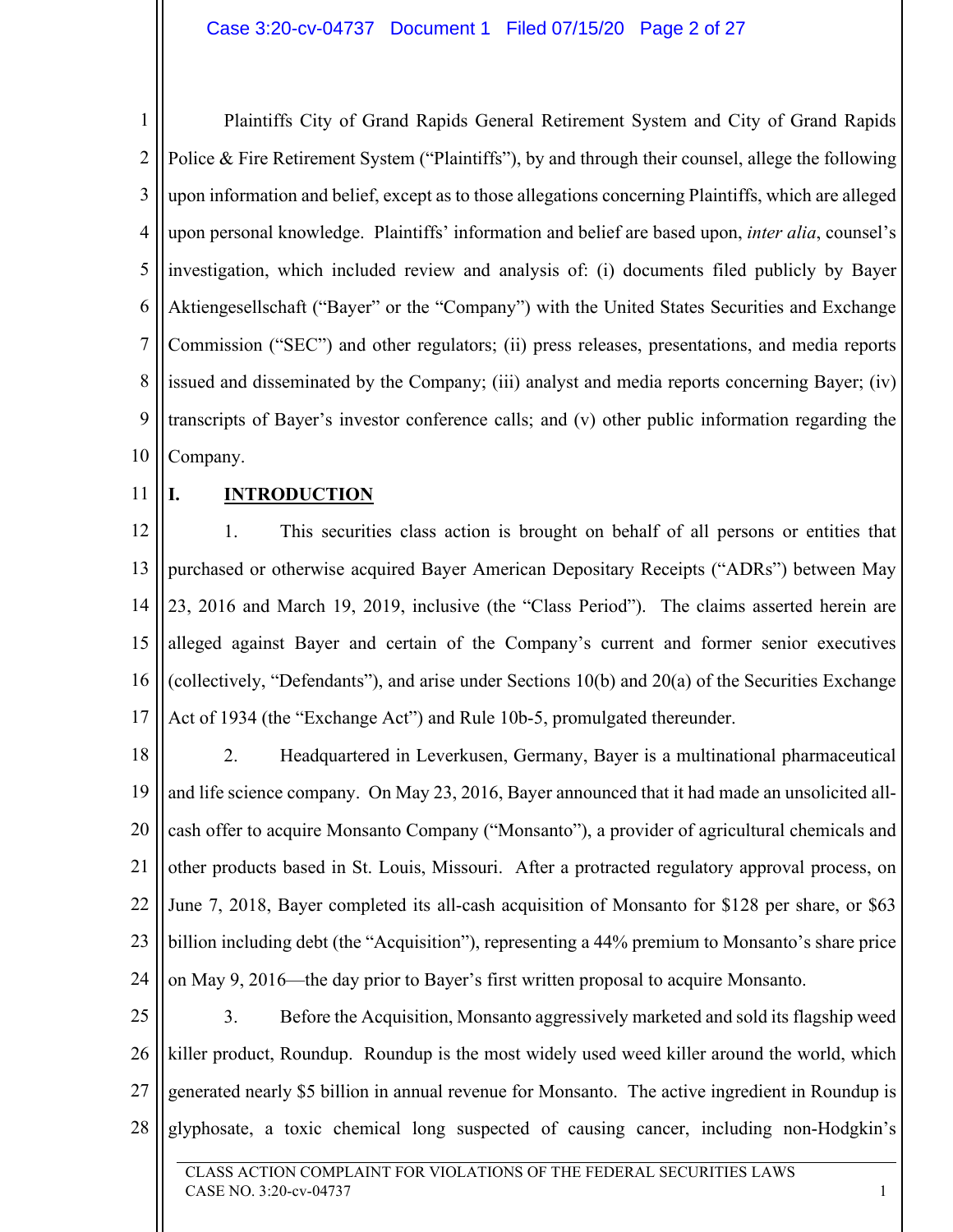## Case 3:20-cv-04737 Document 1 Filed 07/15/20 Page 3 of 27

1 lymphoma—a lethal blood cancer.

2 3 4 5 6 4. In March 2015, more than one year prior to Bayer's initial May 2016 offer to acquire Monsanto, the International Agency for Research on Cancer ("IARC"), an arm of the World Health Organization ("WHO"), found that there was strong evidence of an association between exposure to glyphosate and non-Hodgkin's lymphoma and concluded that glyphosate was "probably carcinogenic to humans."

7 8 9 10 11 12 13 14 15 16 5. In early 2016, after the IARC classified glyphosate as "probably carcinogenic to humans," numerous lawsuits were filed against Monsanto by cancer-stricken plaintiffs, alleging that exposure to Monsanto's glyphosate-based weed killer, Roundup, had caused their cancer and that Monsanto failed to warn the public about the chemical's toxic effects. One of the first Roundup cancer lawsuits brought against Monsanto was filed on January 26, 2016, in the Superior Court of the State of California for the County of San Francisco. *See Johnson v. Monsanto Co.*, No. CGC-16-550128 (Cal. Super. Ct., Cnty. of S.F.) (the "*Johnson* Case"). Days later, on February 1, 2016, the first federal Roundup lawsuit was filed against Monsanto in the U.S. District Court for the Northern District of California. *See Hardeman v. Monsanto Co.*, No. 3:16-cv-525 (N.D. Cal.) (the "*Hardeman* Case"). Many more lawsuits followed.

17 18 19 20 21 22 6. On April 8, 2016, the Judge in the *Hardeman* Case refused to dismiss the lawsuit, giving rise to a wave of new lawsuits that flooded courts across the country. In October 2016, after dozens more lawsuits were filed in federal courts, the Judicial Panel on Multidistrict Litigation consolidated these cases in the MDL No. 2741. These cases have been centralized in the Northern District of California, overseen by the Honorable Judge Vince Chhabria. *See In re Roundup Prods. Liab. Litig.*, No. 3:16-md-2741-VC (N.D. Cal.).

23

24 25 26 7. In March 2017, the Environmental Protection Agency ("EPA") of California—a large agricultural state and vast market for Monsanto's Roundup product—adopted the IARC's classification of glyphosate as a probable carcinogen. In July 2017, the State of California added glyphosate to its list of chemicals known to cause cancer.

27 28 8. As a result of the March 2015 WHO study classifying glyphosate as "probably carcinogenic to humans" and the California EPA's classification of glyphosate as "a known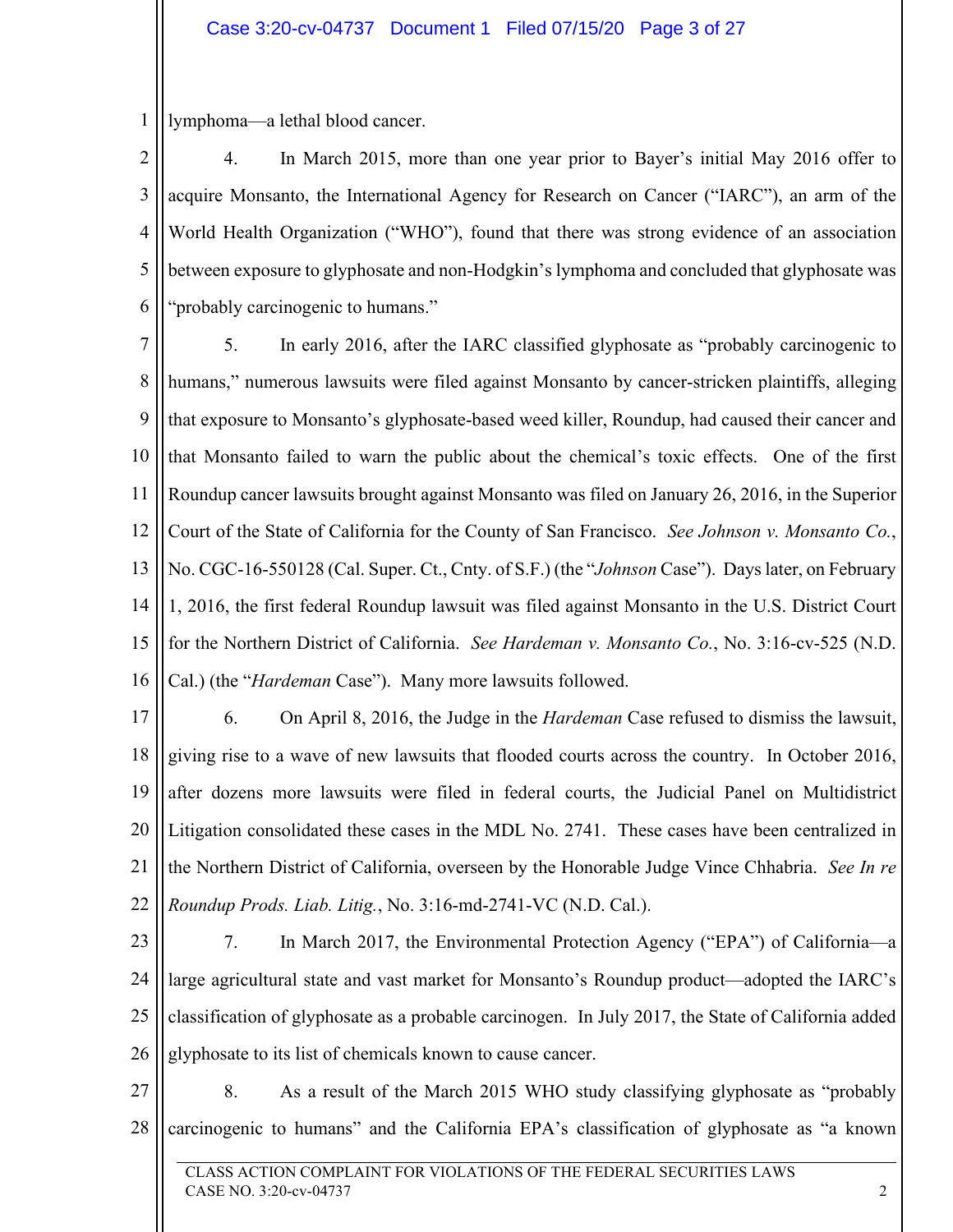#### Case 3:20-cv-04737 Document 1 Filed 07/15/20 Page 4 of 27

1 2 3 4 carcinogen," individuals alleging that Roundup caused personal injury, including cancer, had a greatly enhanced ability to sue Monsanto. These findings provided support for the causation element necessary for the Roundup cancer suits to succeed at trial and the number of Roundup lawsuits filed against Monsanto continued to surge.

5

6

7

8

9. On September 14, 2016, Bayer entered into an agreement to purchase all of Monsanto's shares for \$128 per share, representing a 44% premium over Monsanto's closing share price on May 9, 2016. Due to a lengthy regulatory approval process, the Acquisition was not completed until nearly two years later.

9 10 11 12 13 14 15 16 10. By June 2018, when Bayer finally consummated the Acquisition, not only had thousands of personal injury lawsuits related to Roundup exposure been filed against Monsanto, but plaintiffs in several of the first Roundup cancer cases had survived motions to dismiss, obtained damaging discovery, and fended off challenges to expert testimony and pretrial motions. Indeed, around the same time, the *Johnson* Case was the first of the Roundup cancer cases set to go to trial. Despite the significant liability risks related to Monsanto's Roundup product, Bayer forged ahead and acquired Monsanto for \$63 billion in cash—the largest acquisition in German corporate history—which the Company financed, in large part, with newly assumed debt.

17 18 19 20 21 22 23 24 25 26 27 28 11. Throughout the Class Period, Defendants touted the Acquisition as "a compelling transaction for shareholders" that would create "significant value" by generating "stronger growth, better profitability, and a more resilient business profile." Defendants also highlighted that the combined business has "the potential to command a premium valuation" and assured investors that the Acquisition "will translate into attractive financial benefits for Bayer and its shareholders." Defendants specifically downplayed the liability risks related to Monsanto's Roundup product, emphasizing that Bayer conducted a "thorough analysis" during the due diligence process and "undertook appropriate due diligence of litigation and regulatory issues throughout the process" which led Bayer to finalize the Acquisition. These and similar statements made by Defendants during the Class Period were false and misleading. In truth, Defendants knew or recklessly disregarded that the Acquisition would not result in the benefits for Bayer that Defendants had represented, due to Monsanto's significant exposure to liability risk related to Roundup. As a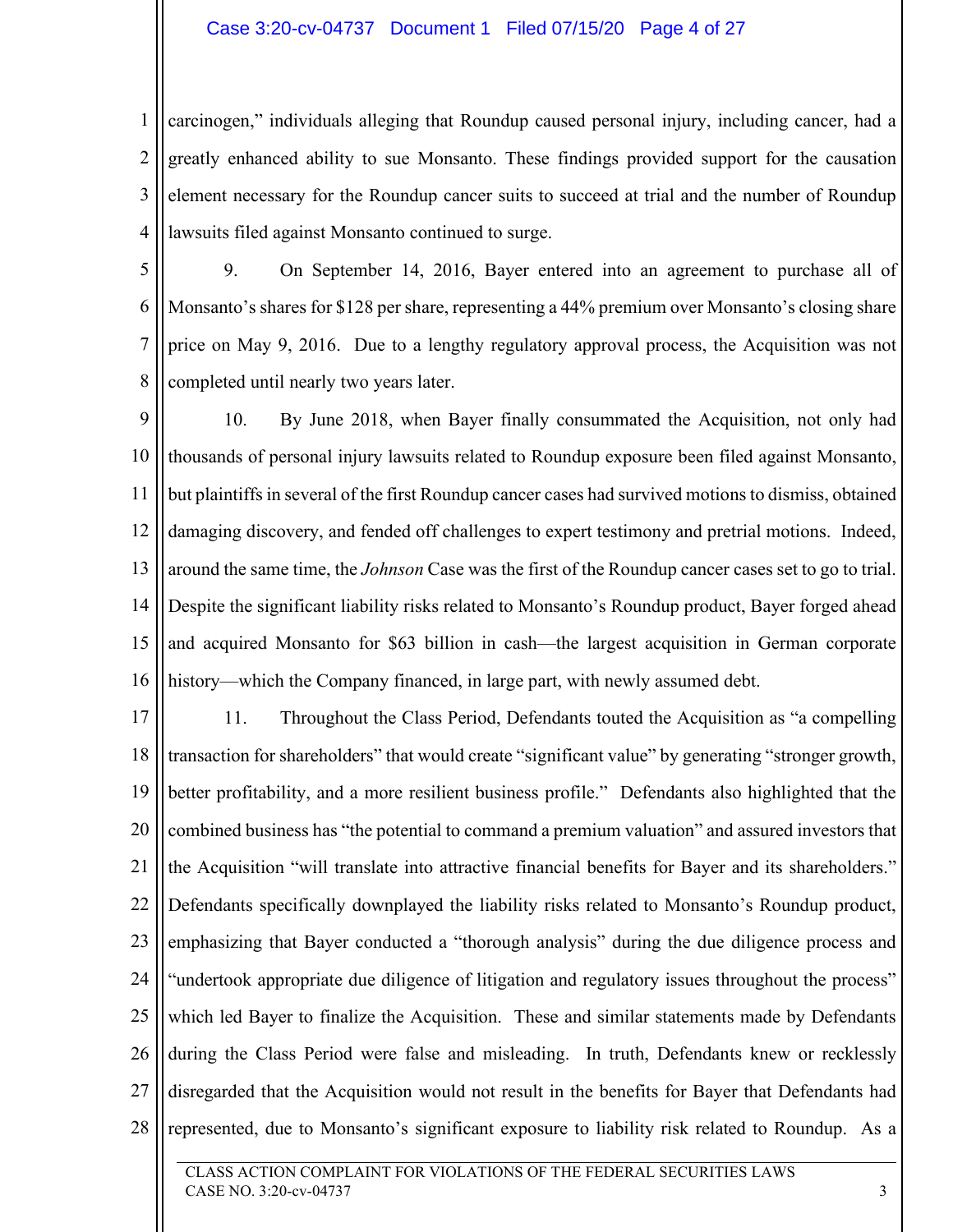1 2 result of Defendants' misrepresentations, Bayer ADRs traded at artificially inflated prices during the Class Period.

3 4 5 6 7 8 9 10 12. The truth began to emerge on August 10, 2018, when a jury in the *Johnson* Case found unanimously that Monsanto's glyphosate-based Roundup weed killer was a "substantial factor" in causing the plaintiff to develop non-Hodgkin's lymphoma and that Monsanto knew, or should have known, the risks associated with exposure to the chemical and failed to warn of this severe health hazard. The jury also found that Monsanto acted with "malice or oppression" and should be punished for its conduct. Accordingly, the jury ordered Monsanto to pay \$39 million in compensatory damages and \$250 million in punitive damages. On this news, the price of Bayer ADRs declined over 11%, from \$26.59 per ADR to \$23.59 per ADR.

11 12 13 14 15 16 17 13. On October 22, 2018, although the court in the *Johnson* Case reduced the award of punitive damages from \$250 million to \$39 million to match the compensatory damages awarded to the plaintiff, the court otherwise denied Monsanto's motion for judgment notwithstanding the verdict and Monsanto's motion for a new trial, and upheld the jury's verdict, ruling that "there is no legal basis to disturb the jury's determination that plaintiff's exposure to [glyphosate-based herbicides] was a substantial factor in causing his [non-Hodgkin's lymphoma]." On this news, the price of Bayer ADRs declined nearly 9%, from \$22.00 per ADR to \$20.10 per ADR.

18 19 20 21 22 14. Then, on March 19, 2019, a jury in the *Hardeman* Case—the first federal Roundup cancer lawsuit to proceed to trial—issued a verdict on causation in phase one of the bifurcated trial, finding that plaintiff's "exposure to Roundup was a substantial factor in causing his non-Hodgkin's lymphoma." On this news, the price of Bayer ADRs declined over 9%, from \$19.67 per ADR to \$17.85 per ADR.

23

## **II. JURISDICTION AND VENUE**

24 25 26 27 15. The claims asserted herein arise under Sections 10(b) and 20(a) of the Exchange Act (15 U.S.C. §§ 78j(b) and 78t(a)), and Rule 10b-5 promulgated thereunder (17 C.F.R. § 240.10b-5). This Court has jurisdiction over the subject matter of this action pursuant to 28 U.S.C. §§ 1331 and 1337, and Section 27 of the Exchange Act (15 U.S.C. § 78aa).

28

16. Venue is proper in this District pursuant to Section 27 of the Exchange Act (15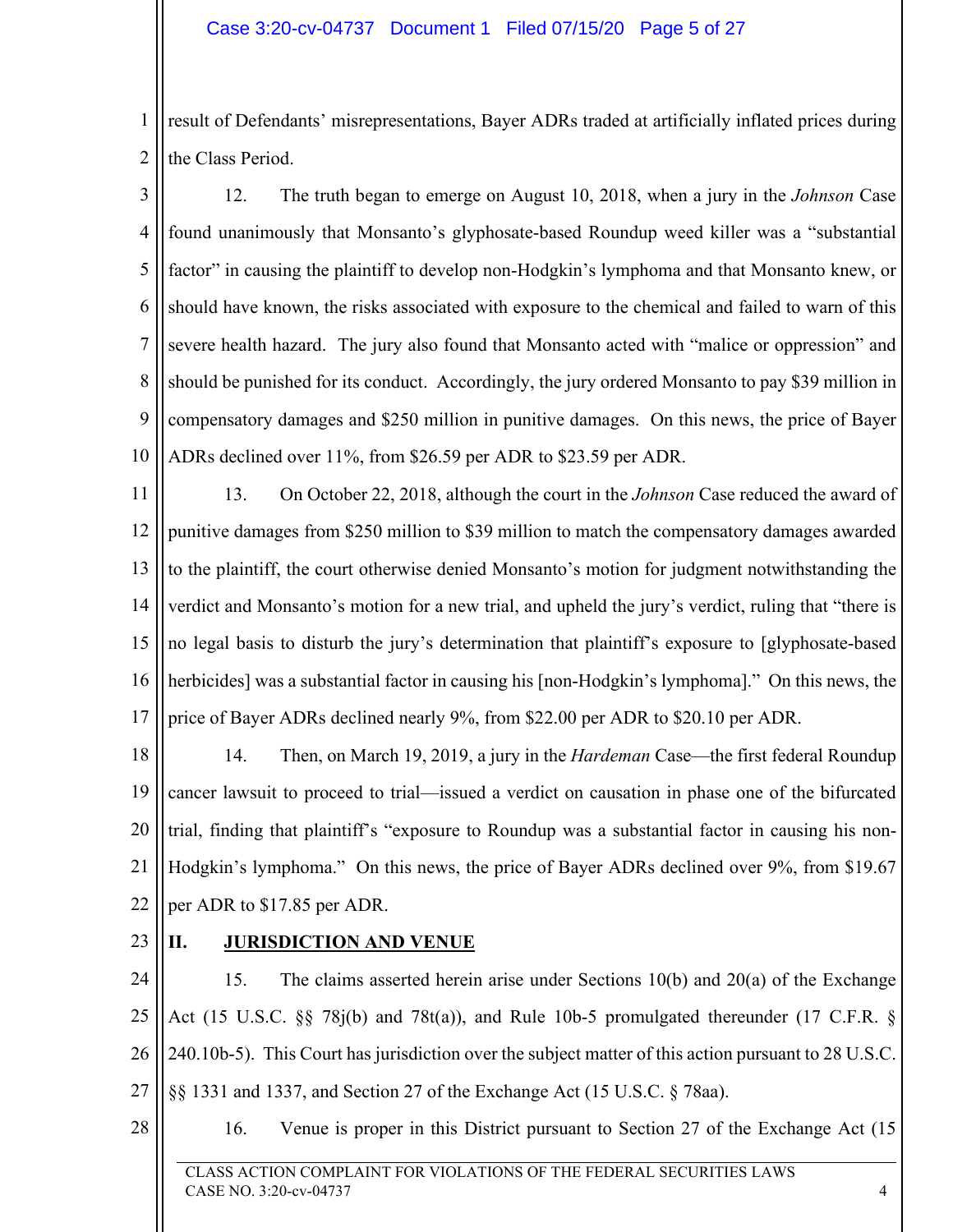1 2 3 4 5 6 7 8 9 10 11 12 U.S.C. § 78aa) and 28 U.S.C. § 1391(b). Bayer transacts business in California, including in this District. In connection with the acts alleged in this Complaint, Defendants, directly or indirectly, used the means and instrumentalities of interstate commerce, including, but not limited to, the mails, interstate telephone communications, and the facilities of the national securities markets. In addition, related actions filed against Monsanto in connection with its glyphosate-based herbicide Roundup have been consolidated and are currently pending in this District. The Judicial Panel on Multidistrict Litigation selected the Northern District of California as the appropriate transferee district for these cases because "[t]wo of the earliest-filed and most procedurally advanced actions are pending in this district" and the Northern District of California "is both convenient and easily accessible for all parties . . . and has the necessary judicial resources and expertise to efficiently manage this litigation." *See* Transfer Order at 2, *In re Roundup Prods. Liab. Litig.*, No. 16-md-2741-VC (N.D. Cal.), ECF No. 1; *see also Hardeman*, No. 3:16-cv-525.

#### 13 **III. PARTIES**

14 15 16 17 18 17. Plaintiffs are public pension funds that provide retirement and other benefits to active and retired public employees, police officers, and firefighters in the City of Grand Rapids, Michigan. As indicated on the certifications submitted herewith, Plaintiffs purchased Bayer ADRs at artificially inflated prices during the Class Period and suffered damages as a result of the violations of the federal securities laws alleged herein.

19 20 21 22 23 24 25 26 27 28 18. Defendant Bayer is a multinational pharmaceutical and life science company. Incorporated under the laws of Germany, the Company maintains its corporate headquarters in Leverkusen, Germany. As explained on Bayer's website, ADRs "are a U.S. dollar-denominated form of equity ownership in a non-U.S. company" and "are an instrument used widely by non-U.S. companies to offer and trade their shares conveniently and efficiently in the U.S. equity markets." Bayer ADRs represent Bayer ordinary shares and as of September 20, 2017, when Bayer performed an ADR ratio change, four Bayer ADRs correspond to one Bayer ordinary share. Bayer ADRs are registered by Bayer with the SEC on Form F-6 and are issued by a U.S. bank, The Bank of New York Mellon, acting as depositary. Since September 27, 2007, Bayer ADRs have traded in the U.S. over-the-counter market under ticker symbol "BAYRY."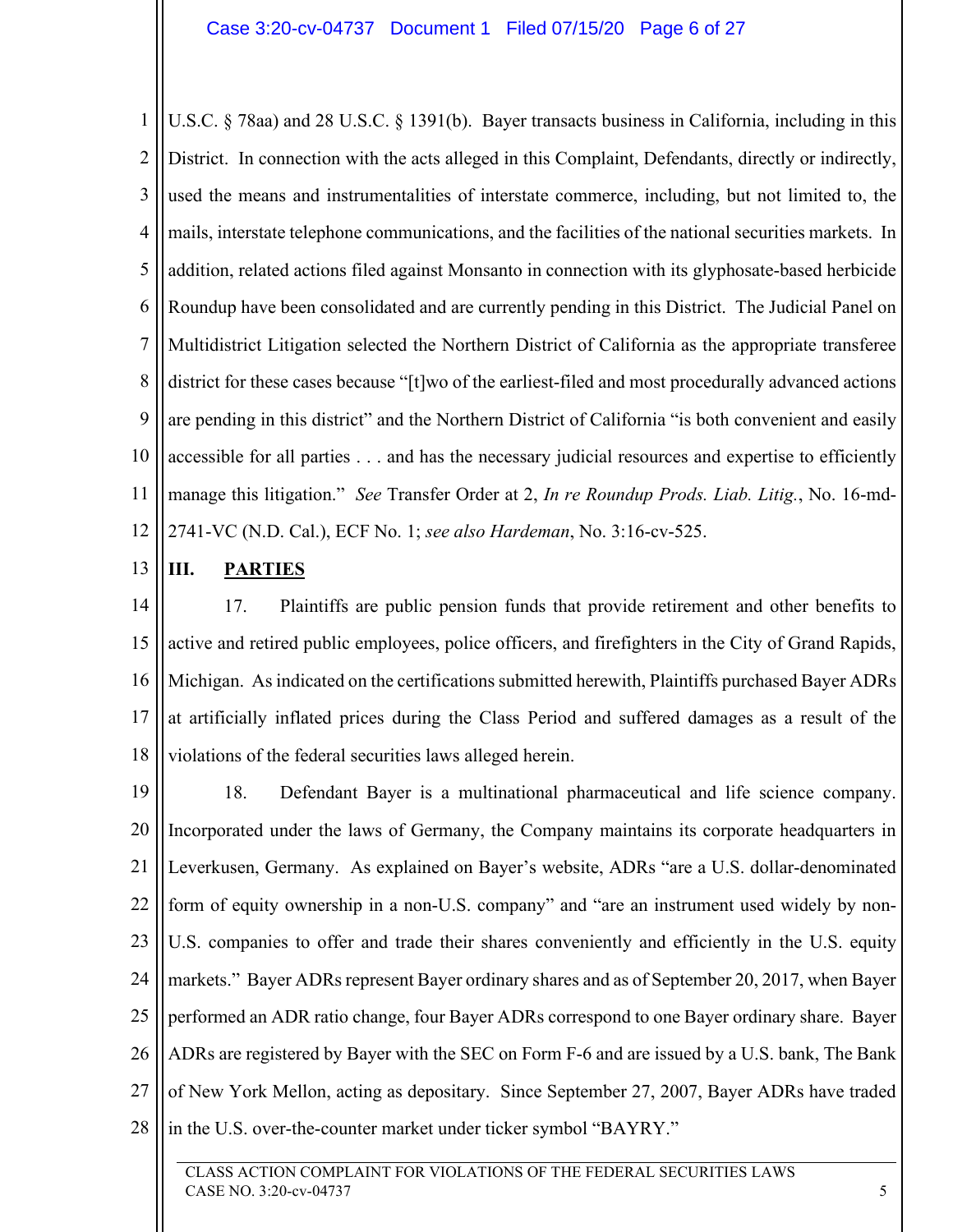1 2 19. Defendant Werner Baumann ("Baumann") has served as Bayer's Chief Executive Officer and Chairman of the Company's Board of Management since May 1, 2016.

3 4 20. Defendant Werner Wenning ("Wenning") served as the Chairman of Bayer's Supervisory Board from October 1, 2012 until April 28, 2020.

5 6 21. Defendant Liam Condon ("Condon") has served as President of Bayer's Crop Science Division and a member of the Company's Board of Management since January 1, 2016.

7 8 9 22. Defendant Johannes Dietsch ("Dietsch") served as Bayer's Chief Financial Officer ("CFO") from October 1, 2014 until May 31, 2018, and as a member of the Company's Board of Management from September 1, 2014 until May 31, 2018.

10 11 23. Defendant Wolfgang Nickl ("Nickl") has served as Bayer's CFO since June 1, 2018, and as a member of the Company's Board of Management since April 26, 2018.

12 13 14 15 16 17 18 19 20 21 22 24. Defendants Baumann, Wenning, Condon, Dietsch, and Nickl are collectively referred to hereinafter as the "Individual Defendants." The Individual Defendants, because of their positions with Bayer, possessed the power and authority to control the contents of the Company's reports, press releases, and presentations to securities analysts, money and portfolio managers, and institutional investors. Each of the Individual Defendants was provided with copies of the Company's reports, presentations, and press releases alleged herein to be misleading prior to, or shortly after, their issuance and had the ability and opportunity to prevent their issuance or cause them to be corrected. Because of their positions and access to material non-public information available to them, each of the Individual Defendants knew that the adverse facts specified herein had not been disclosed to, and were being concealed from, the public, and that the positive representations which were being made were then materially false and/or misleading.

23

# **IV. BACKGROUND**

24 25 26 25. In March 2015, more than one year prior to Bayer's May 2016 initial offer to acquire Monsanto, the WHO classified glyphosate, the active ingredient in Monsanto's flagship weed killer product, Roundup, as "probably carcinogenic to humans."

27 28 26. In early 2016, there was a surge of personal injury lawsuits filed against Monsanto by individuals alleging that Roundup had caused their cancer.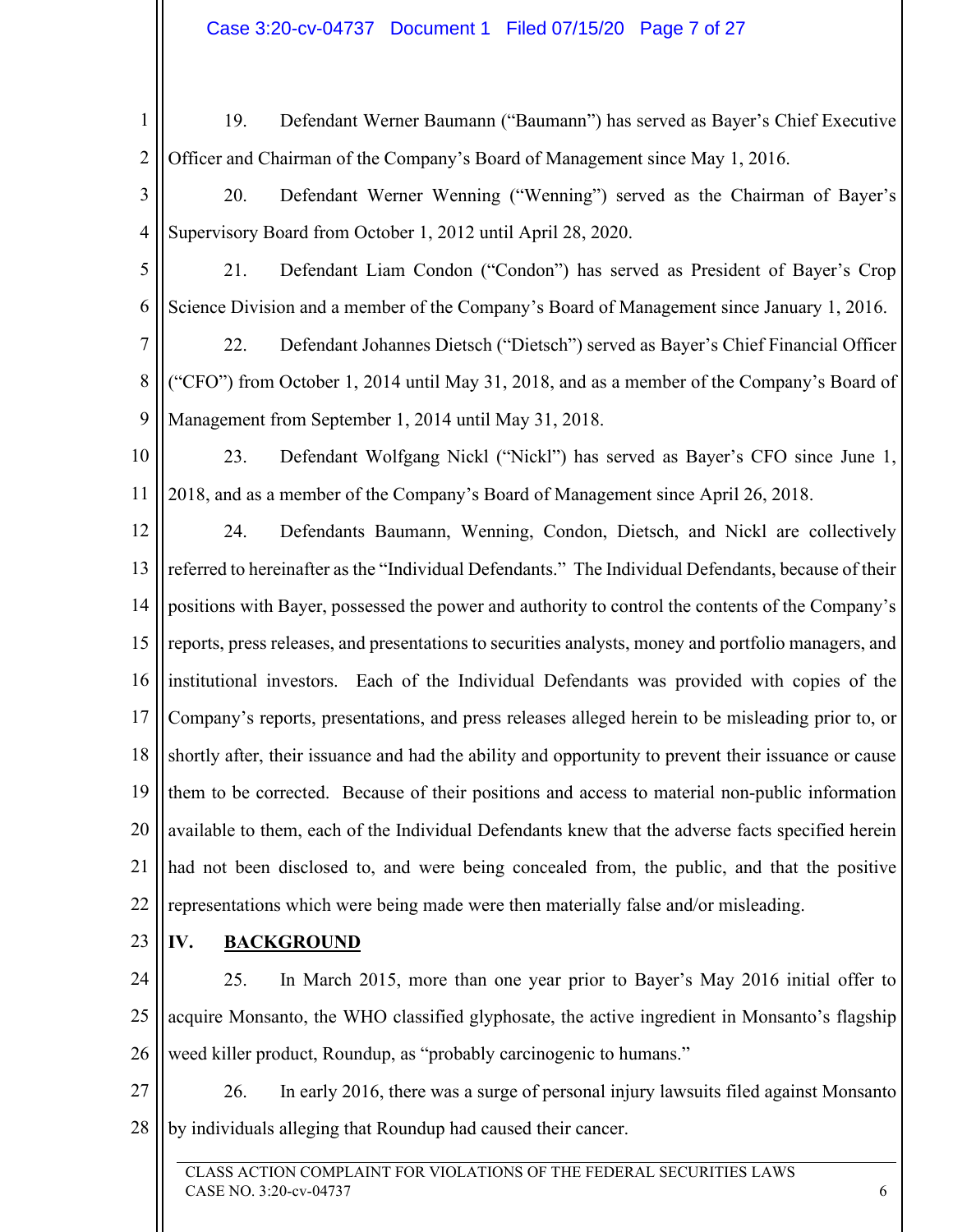1 2 3 4 27. When Bayer completed its acquisition of Monsanto in June 2018, the Company faced thousands of personal injury lawsuits relating to Roundup exposure and plaintiffs in several of the first of these cases had already survived motions to dismiss, obtained damaging discovery, and fended off challenges to expert testimony and pretrial motions.

5

6

## **V. DEFENDANTS' MATERIALLY FALSE AND MISLEADING STATEMENTS CAUSE SUBSTANTIAL LOSSES TO INVESTORS**

7 8 9 10 11 12 13 14 15 16 17 18 19 20 21 22 23 24 25 26 27 28 28. The Class Period begins on May 23, 2016, when the Company issued a press release announcing that Bayer had made an unsolicited all-cash offer to acquire Monsanto for \$122 per share, representing a 37% premium over Monsanto's closing share price on May 9, 2016—the day before Bayer presented its first written offer to Monsanto. The press release described the Acquisition as having "[c]ompelling value-creation potential" and touted it as a "compelling opportunity to create a global agriculture leader." In the press release, Defendant Baumann is quoted as saying that the Acquisition would generate "substantial value" for Bayer's shareholders. 29. That same day, the Company held two investor conference calls to discuss its offer to acquire Monsanto. During the first conference call, Defendant Baumann stated that "we expect to create substantial value for our shareholders" and described Monsanto as "an extraordinary fit and a major advance for us." Defendant Dietsch stated that the Acquisition "would have a positive impact on our earnings and margin development" and "we are convinced that the combined business should be able to claim a premium valuation." In discussing the merits of the transaction, Defendant Baumann described the Acquisition as "a highly attractive value proposition" that would allow Bayer to "tap into opportunities to drive further growth and an even better financial profile." Defendant Baumann described the Acquisition as having "superior value creation potential" and stated that "it's actually very difficult to see something that is similarly attractive, as we see here, with the proposed acquisition of Monsanto." Defendant Condon stated that "there's a tremendous opportunity in here to create additional value, which is beyond what we can create purely by ourselves." In response to an analyst's question regarding the potential non-renewal of glyphosate's license in Europe due to concerns over health risks associated with exposure to the chemical and whether that posed a material risk to the Acquisition, Defendant Baumann stated "as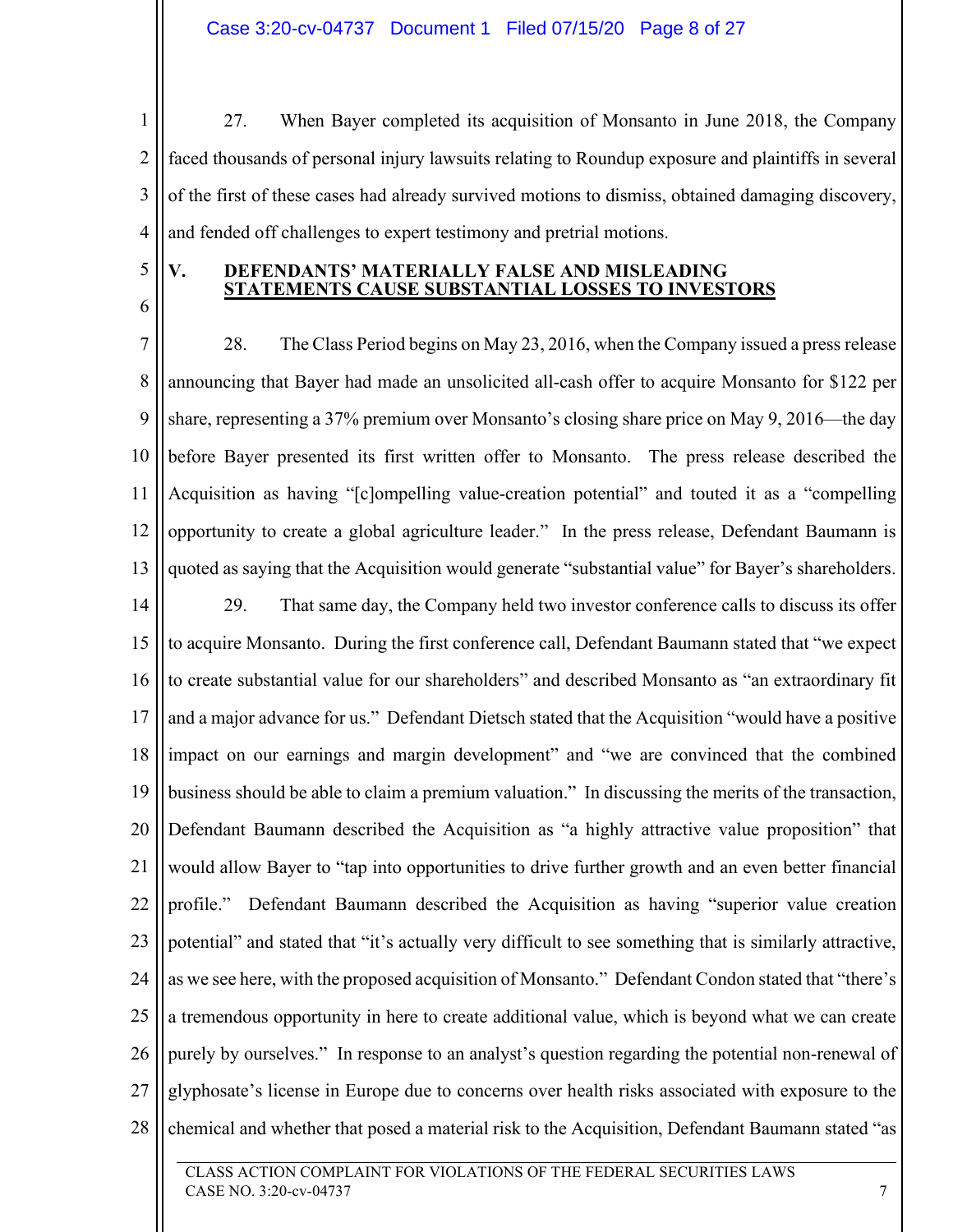### Case 3:20-cv-04737 Document 1 Filed 07/15/20 Page 9 of 27

1 2 you would expect us to do, we have looked at it. We do understand the risk and the exposure that does exist" and "[i]t would not affect the overall offer and proposal to acquire Monsanto."

3 4 5 6 7 8 30. During the second conference call held later that day, Defendant Baumann stated that "[f]ollowing thorough consideration and preparation, we strongly believe that it is actually the combination of the two businesses that captures best the inherent value, and we are fully committed to pursuing the transaction." Defendant Dietsch stated that "this combination will bring significant short and long-term benefits to farmers across the globe; and, they will translate into attractive financial benefits for Bayer and its shareholders."

9 10 11 12 13 14 31. On July 14, 2016, Bayer issued a press release announcing that the Company had increased its all-cash offer to purchase Monsanto from \$122 per share to \$125 per share, representing a 40% premium over Monsanto's closing share price on May 9, 2016. The press release stated that "[t]he revised offer retains compelling value creation potential for Bayer shareholders" and "fully captures the intrinsic value of Monsanto, and shares the synergy benefits that the combination would create."

15 16 17 18 19 32. On July 27, 2016, Bayer held a conference call with analysts and investors to discuss the Company's financial results for the second quarter of 2016. During the call, Defendant Baumann emphasized that "there is very, very sound logic and rationale for looking at a significant capital deployment into the acquisition of Monsanto versus doing something different, either in consumer or in pharma."

20 21 22 23 24 25 26 27 28 33. On September 14, 2016, the Company issued a press release announcing that Bayer and Monsanto had signed a definitive merger agreement under which Bayer would acquire Monsanto for \$128 per share in an all-cash transaction, representing a 44% premium to Monsanto's closing share price on May 9, 2016. The press release stated that Bayer's acquisition of Monsanto "represents a major step forward for our Crop Science business and reinforces Bayer's leadership position as a global innovation driven Life Science company with leadership positions in its core segments, delivering substantial value to shareholders, our customers, employees and society at large." The press release also stated that "[b]eyond the attractive long term value creation potential of the combination, Bayer expects the transaction to provide its shareholders with accretion to core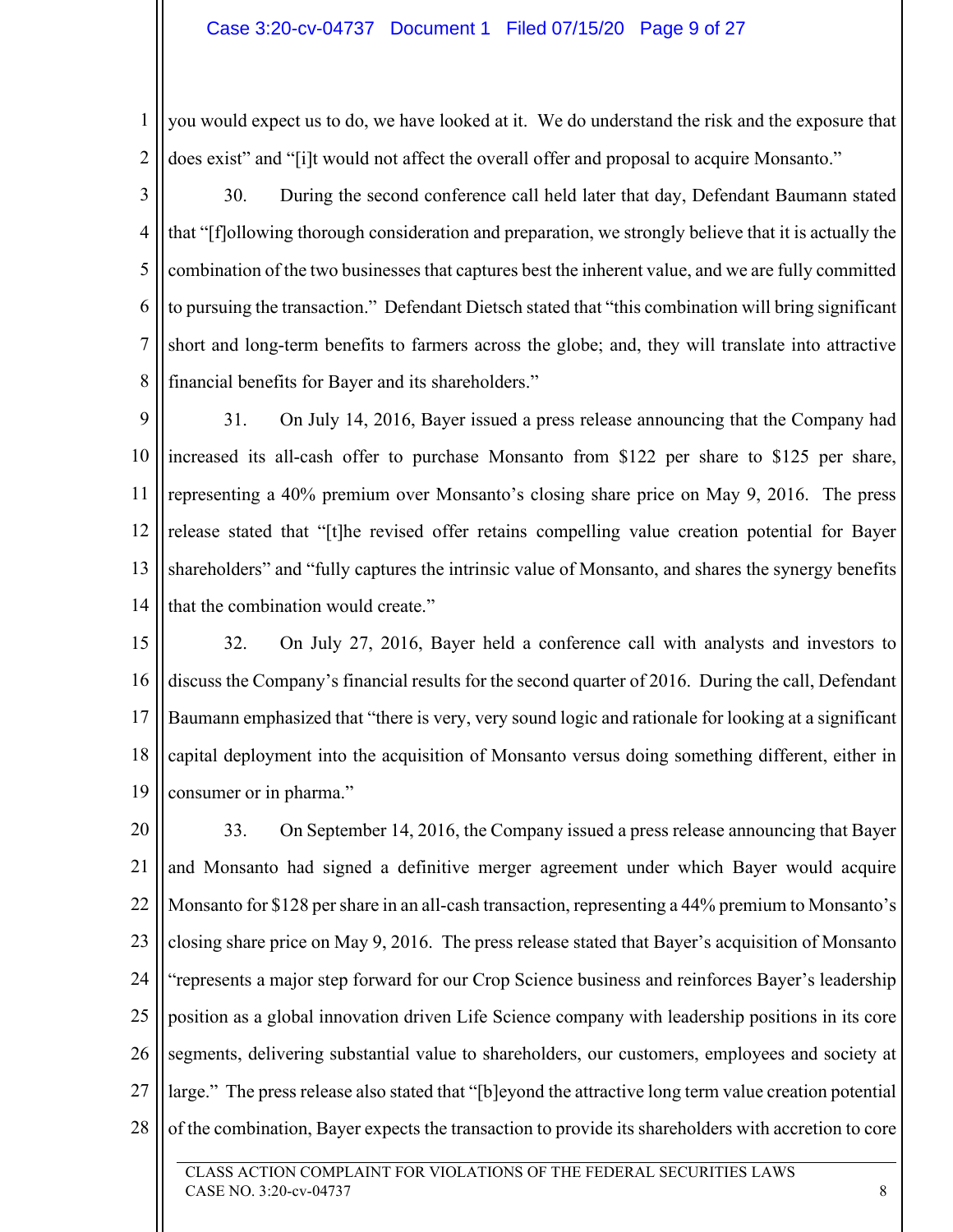### Case 3:20-cv-04737 Document 1 Filed 07/15/20 Page 10 of 27

1 2 3 4 EPS (earnings per share) in the first full year after closing and a double-digit percentage accretion in the third full year." In the press release, Defendant Baumann is quoted as saying "I am convinced that Monsanto will flourish as part of one of the most respected and trusted companies in the world."

5 6 7 8 9 10 11 34. That same day, Bayer and Monsanto held a joint investor conference call to discuss the signing of the merger agreement. During the call, Defendant Baumann stated "[t]his transaction is a compelling opportunity for the shareholders of both companies. Following receipt of additional information and thorough analysis conducted during the due diligence process, we have raised our initial offer and have agreed on an all cash consideration of \$128.00 per Monsanto share, representing a premium of 44% to the Monsanto share price of \$89.03 on May 9, 2016, the day prior to our first proposal."

12 13 14 15 16 17 18 19 20 21 22 23 24 25 26 27 35. Also during the call, Defendant Baumann emphasized that "[i]n combining Bayer and Monsanto, we will create a global leader in the agricultural industry" and "we expect to create significant value for our shareholders." Defendant Baumann further touted the Acquisition as "an extraordinary fit and a major advance for us," emphasizing that "[b]oth Monsanto and we at Bayer are absolutely convinced that this combination of our two complementary businesses has a compelling logic and creates value in a major way for all constituencies." Defendant Baumann described the Acquisition as "a synergistic case which has the potential to achieve a premium valuation based on our improved profitability, strong earnings accretion, and enhanced earnings growth" and "[o]verall, we believe that this is a highly value accretive transaction which benefits not only the shareholders but also our customers, employees, and all stakeholders involved." During the call, Defendant Dietsch stated that "[t]he combination of Bayer and Monsanto represents an attractive value equation opportunity" and "[t]he combined [agriculture] business is a premium asset which has the potential to command a premium valuation." Defendant Dietsch also stated that "[w]e expect significant near term synergy potential and, in addition, substantially longer term synergies from integrated solutions" and "[a]s a result, we expect stronger growth, better profitability, and a more resilient business profile."

28

36. On October 26, 2016, Bayer issued a press release announcing its financial results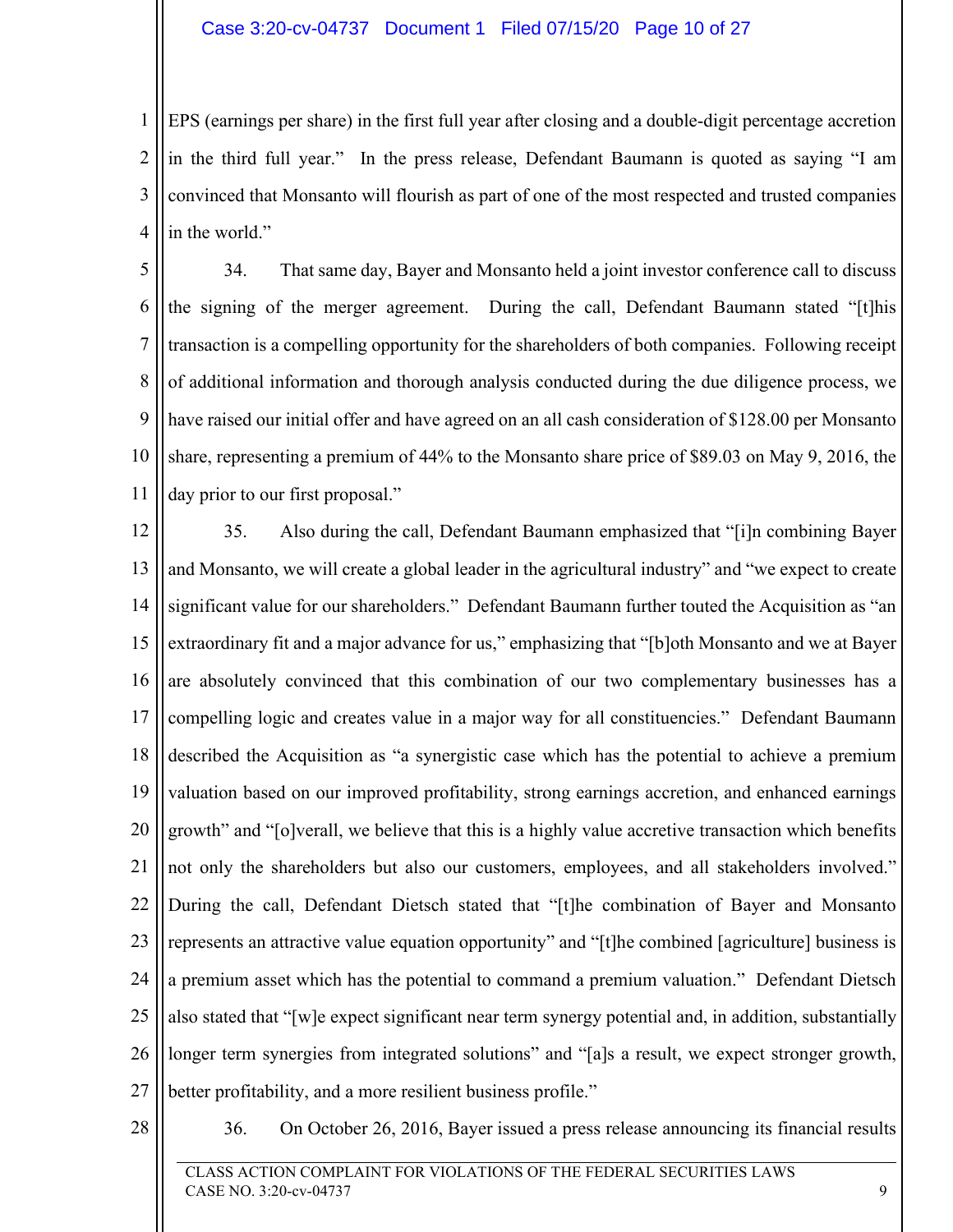## Case 3:20-cv-04737 Document 1 Filed 07/15/20 Page 11 of 27

1 2 3 for the third quarter of 2016. In the press release, Defendant Baumann is quoted as saying that the Acquisition is "a major strategic milestone for Bayer" and "[t]he two companies are a perfect fit and complement each other ideally."

4

5 6 7 8 9 37. On February 22, 2017, Bayer issued a press release announcing its financial results for fiscal year 2016. In the press release, Defendant Baumann is quoted as saying "[t]his transaction is the perfect fit for our strategy of seeking leadership positions with our Life Science activities in attractive, innovation-driven markets" and "[o]nce the businesses have been combined, Bayer would be able to create substantial additional value in the long term through more innovation, stronger growth and greater efficiency."

10 11 12 13 14 15 16 17 18 19 20 21 22 23 24 25 38. On April 28, 2017, Bayer held its annual shareholders' meeting. During the meeting, Defendant Baumann stated that "through the transaction, we intend to create substantial additional value in the long term for the company, for you, our shareholders, and the society as a whole." Defendant Baumann also stated that "[t]he acquisition of Monsanto is the perfect fit for our strategy of aspiring to occupy leadership positions with our Life Science businesses in attractive, innovation-driven markets. And we are convinced that together with Monsanto, we will be able to create substantial added value in the long term through more innovation, stronger growth and greater efficiency." During the meeting, Defendant Baumann downplayed the negative perception of Monsanto, stating that "[w]e are, of course, aware that Monsanto does not have a good reputation in some countries, especially in Europe. And you can argue about whether the company has always acted wisely in its dealings with the public. However, that's not the Monsanto we know at all. Monsanto is a modern, highly innovative and extremely well-managed biotech company." During the meeting, Defendant Wenning assured investors that Bayer's "Supervisory Board fulfilled its supervisory and consultative duties in relation to this transaction in a very thorough and exhaustive manner," emphasizing that "[a]ll of the essential aspects . . . [were] scrutinized and reviewed by us in detail and are supported by us unreservedly."

26 27 28 39. That same day, Bayer also issued a press release regarding its annual shareholders' meeting. The press release stated that the Acquisition would "create substantial additional value" for Bayer's shareholders. In the press release, Defendant Baumann is quoted as saying that "[t]he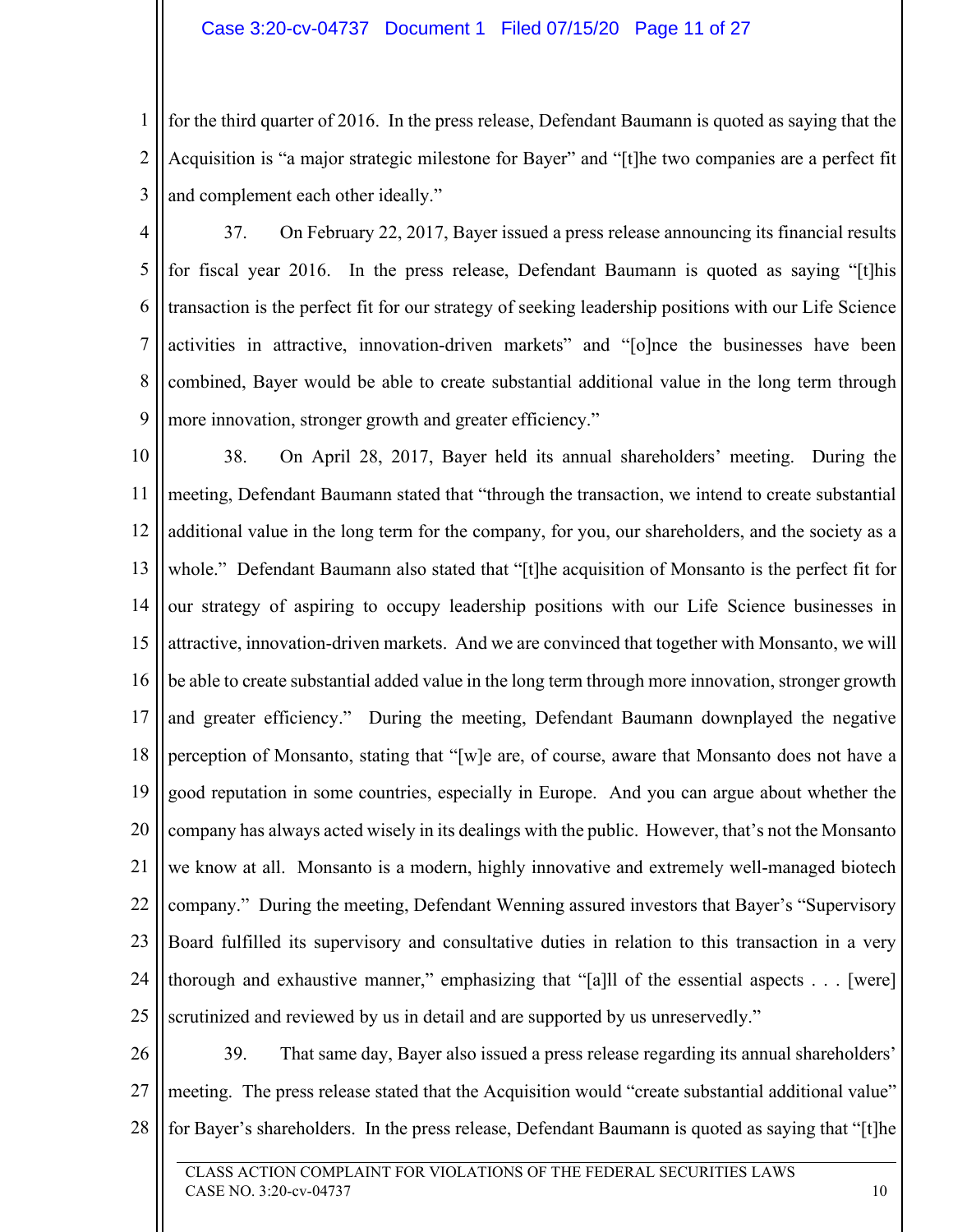### Case 3:20-cv-04737 Document 1 Filed 07/15/20 Page 12 of 27

1 2 3 acquisition of Monsanto is the perfect fit for our strategy" and "[t]ogether with Monsanto, we will be able to create substantial additional value in the long term through more innovation, stronger growth and greater efficiency."

4 5 6 7 8 9 10 11 40. On July 27, 2017, Bayer held a conference call with analysts and investors to discuss the Company's financial results for the second quarter of 2017. During the call, in response to an analyst's question about the Company's level of comfort with the due diligence Bayer performed in connection with the Acquisition, Defendant Baumann assured investors that "the Monsanto people went out of their way to provide us with transparency, data and visibility to the most critical questions we had that also related to value and the composition of our business case because they wanted to convince us to pay a higher price compared to what was on the table" and emphasized that "we have a very high level of comfort" on Bayer's due diligence.

12 13 14 15 16 17 18 41. On May 25, 2018, Bayer held its annual shareholders' meeting. During the meeting, despite mounting Roundup cancer lawsuits against Monsanto, Defendant Baumann assured investors that "[t]he acquisition is just as attractive today as we assessed it to be 2 years ago" and "this acquisition has very great potential for creating value for our company, our shareholders and our customers." Defendant Baumann also stated that "[w]ithout question, the acquisition of Monsanto has extended our position in the agricultural sector" and further emphasized the acquisition as "a very important and logical step in the evolution of Bayer."

19 20 21 22 42. That same day, Bayer issued a press release regarding its annual shareholders' meeting. In the press release, Defendant Baumann is quoted as saying that "[v]iewed from various aspects and overall, I'm convinced that this acquisition has very great potential for creating value for our company, our stockholders and our customers."

23

24 25 26 27 28 43. On June 4, 2018, Bayer issued a press release announcing that the Company had received all the required regulatory approvals to move forward with the Acquisition and Bayer expected to complete its purchase of Monsanto on June 7, 2018. In the press release, Defendant Baumann is quoted as saying that "[t]he acquisition of Monsanto is a strategic milestone in strengthening our portfolio of leading businesses in health and nutrition. We will double the size of our agriculture business and create a leading innovation engine in agriculture, positioning us to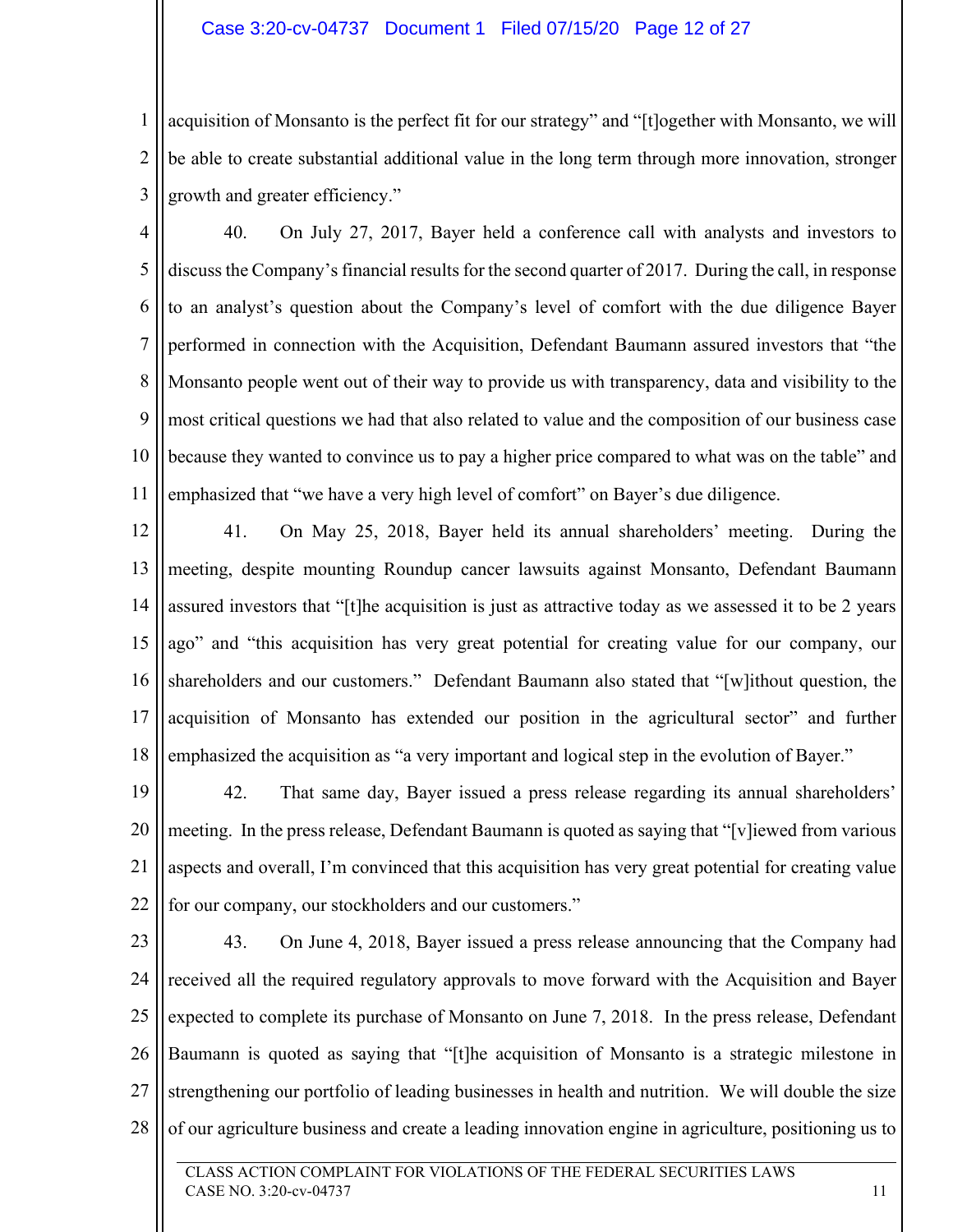## Case 3:20-cv-04737 Document 1 Filed 07/15/20 Page 13 of 27

1 2 3 4 5 6 7 better serve our customers and unlock the long-term growth potential in the sector." The press release also quotes Defendant Baumann as saying "[t]he acquisition is anticipated to generate significant value" and "Bayer expects a positive contribution to core earnings per share starting in 2019" and "[f]rom 2021 onward, that contribution is expected to be double-digit percentage." In the press release, Defendant Baumann emphasized that "[w]e have diligently prepared for the upcoming integration over the past two years" and "[o]ur extensive experience in integrating other large companies has proven that we can and will be successful."

8 9 10 44. On June 7, 2018, Bayer issued a press release announcing the completion of the Acquisition. In the press release, Defendant Baumann is quoted as saying "[t]oday is a great day . . . for our shareholders, because this transaction has the potential to create significant value."

11 12 13 14 15 16 17 18 19 20 45. The statements set forth above in ¶¶28-44 were materially false and misleading and they failed to disclose material facts necessary to make the statements made, in light of the circumstances under which they were made, not false and misleading. Specifically, Defendants willfully or recklessly made and/or caused the Company to make false and misleading statements that failed to disclose that the Acquisition would burden Bayer with significant exposure to the risk of suffering billions of dollars in judgments and reputational damage, among other things, if lawsuits brought against Monsanto alleging that exposure to its glyphosate-based Roundup product caused cancer, were successful. As a result, Defendants' positive statements about the prospects of the Acquisition and the benefits it would create for Bayer's business were materially false and/or misleading and/or lacked a reasonable basis.

21

## **VI. THE TRUTH EMERGES**

22 23 24 25 26 27 28 46. On August 10, 2018, a jury in the *Johnson* Case—the first Roundup cancer lawsuit to go to trial—found unanimously that Monsanto's glyphosate-based Roundup weed killer was a "substantial factor" in causing the plaintiff to develop non-Hodgkin's lymphoma and that Monsanto knew, or should have known, the risks associated with exposure to the chemical and failed to warn of this severe health hazard. The jury also found that Monsanto acted with "malice or oppression" and should be punished for its conduct. As a result, the jury ordered Monsanto to pay \$39 million in compensatory damages and \$250 million in punitive damages. On this news,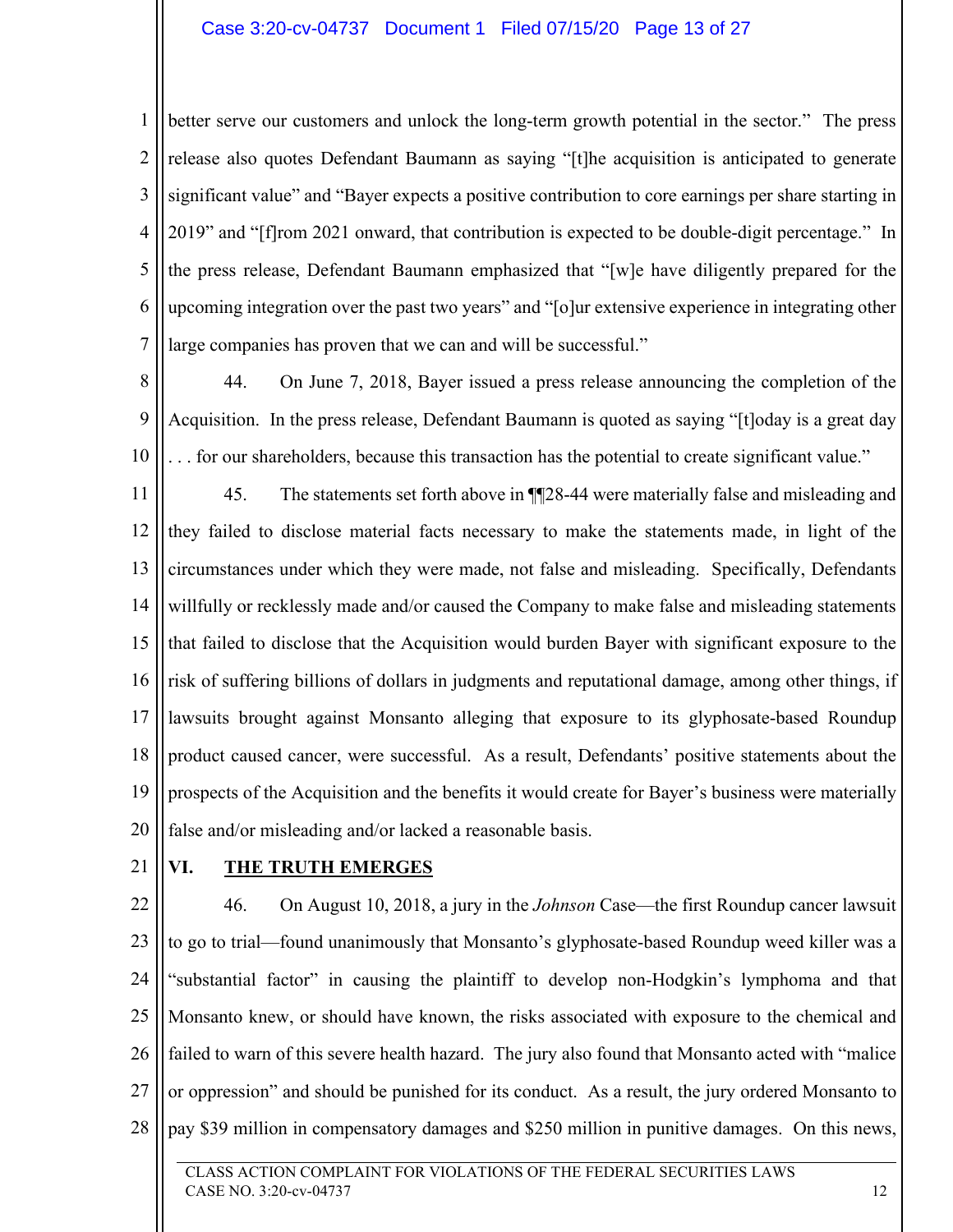1 the price of Bayer ADRs declined over 11%, from \$26.59 per share to \$23.59 per share.

2 3 4 5 6 7 8 9 47. However, despite these disclosures, Bayer downplayed the significance of the jury verdict in the *Johnson* Case and continued to misrepresent the prospects of the Acquisition. On August 16, 2018, the Company issued a press release announcing that it would begin integrating Monsanto into Bayer's business. The press release stated that the Acquisition "gives rise to a leading agriculture company with a high level of innovative strength, a strong product portfolio and the highest ethical standards" and "Bayer expects that the acquisition will already make a positive contribution to core earnings per share starting in 2019, with a double-digit percentage from 2021 onward."

10 11 12 13 14 15 16 17 18 19 20 21 22 23 24 25 26 27 28 48. On August 23, 2018, the Company held a conference call with analysts and investors to discuss Bayer's integration of Monsanto, as well as the verdict in the *Johnson* Case. During the call, Defendant Baumann assured investors that, despite the jury verdict in the *Johnson* Case, "nothing has changed concerning our strategy, attractive synergy potential and longer-term growth and margin expectations for our combined Crop Science business" and "[w]e expect strong value creation through the Monsanto acquisition." Defendant Baumann downplayed the significance of the verdict in the *Johnson* Case and the risk of future liability from other Roundup cases, emphasizing that "[a] verdict by one jury in one case does not change the scientific facts and the conclusions of regulators that glyphosate does not cause cancer" and that the *Johnson* Case "was an individual accelerated case, which doesn't have any bearing and any meaning and a direct relation to all other cases that will be tried going forward." Defendant Baumann also stressed that Bayer would rigorously defend its position going forward in the glyphosate litigations, highlighting "the significant experience Bayer has had in the past in U.S. product litigation." Moreover, to quell investor concerns over "big questions on the assessment of the litigation risk prior to Bayer and Monsanto signing the merger agreement," Defendant Baumann assured investors that "Bayer, through counsel, undertook appropriate due diligence of litigation and regulatory issues throughout the process, leading to the finalization of the merger." Defendant Baumann stated further that at "the time when we decided to acquire Monsanto . . . very few cases had been filed at the time in 2016, and the situation was quite different in terms of where this entire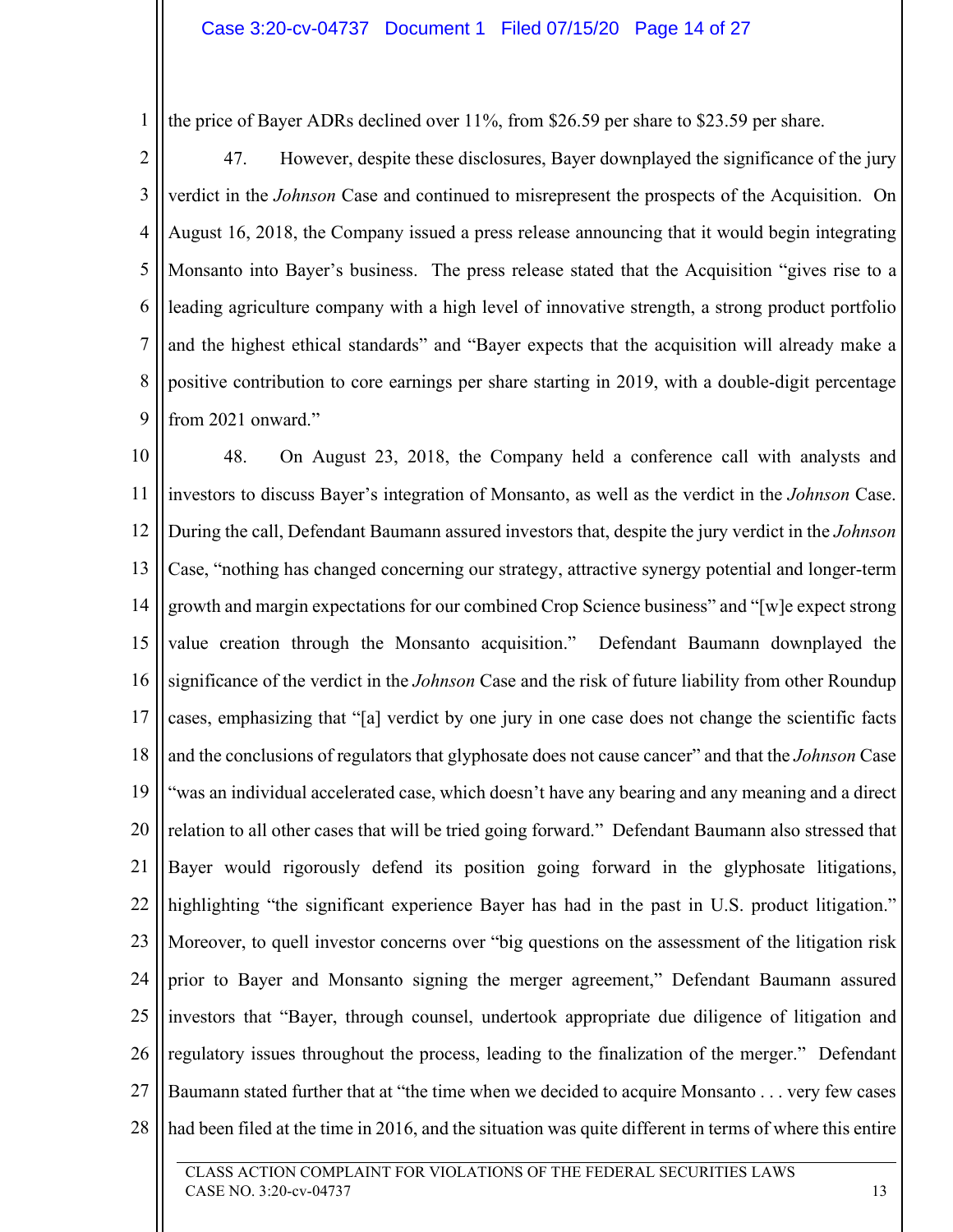1 2 complex stood in the very early stage in 2016 and where we are now, still at a very early stage, but with the first case tried."

3 4 5 6 7 8 9 10 49. On September 5, 2018, the Company issued a press release announcing its financial results for the second quarter of 2018. In the press release, Defendant Baumann is quoted as saying that "[t]he acquisition of Monsanto brings together two strong and highly complementary businesses" and "[w]e are now a leader in the agricultural industry." The press release also stated that as a result of the Acquisition, "Bayer now also has the strongest portfolio of seed and crop protection products for a wide range of crops and indications, the best research and development platform and the leading digital farming business" and "its existing herbicides business was significantly enlarged."

11 12 13 14 15 16 17 18 19 20 21 22 23 50. That same day, the Company held a conference call with analysts and investors to discuss Bayer's financial results for the second quarter of 2018. During the call, Defendant Baumann again downplayed the significance of the Roundup cancer lawsuits against Monsanto, stating "[f]rom a scientific perspective . . . there's absolutely nothing that has been seen in terms of a statistical signal that there is a cause-and-effect relationship between the application of glyphosates as a formulated product, so not only the active, but also a formulated product, and the onset of cancer on some individuals. Nothing whatsoever." In response to an analyst's question regarding the level of the Company's provisioning of litigation reserves for the glyphosate lawsuits against Monsanto, Defendant Nickl also downplayed the risk of potential damages awarded in those cases, responding that Bayer only had reserved "for the legal cost for 3 years for the defense in the glyphosate complex" and not for damages because "[it] is not our practice to accrue for damages [a]nd that's also not possible if it's not estimable," and "if it is not more likely than not" and "we therefore have not put any provision on the books for potential damages."

24 25 26 27 28 51. The statements set forth above in ¶¶47-50 were materially false and misleading and they failed to disclose material facts necessary to make the statements made, in light of the circumstances under which they were made, not false and misleading. Specifically, Defendants willfully or recklessly made and/or caused the Company to make false and misleading statements that failed to disclose that the Acquisition would burden Bayer with significant exposure to the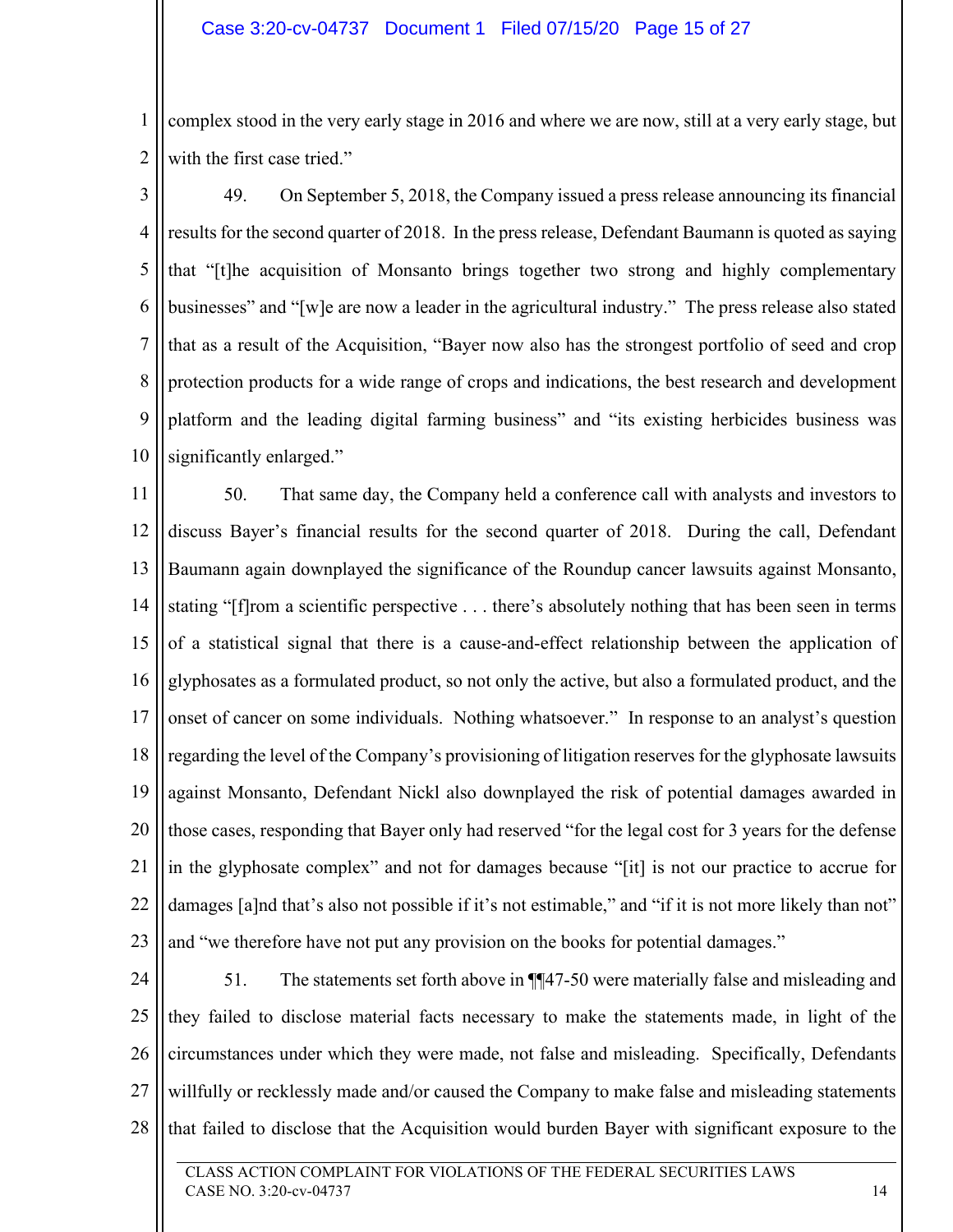#### Case 3:20-cv-04737 Document 1 Filed 07/15/20 Page 16 of 27

1 2 3 4 5 6 risk of suffering billions of dollars in judgments and reputational damage, among other things, if lawsuits brought against Monsanto alleging that exposure to its glyphosate-based Roundup product caused cancer, were successful. As a result, Defendants' positive statements about the prospects of the Acquisition and the benefits it would create for Bayer's business as well as statements downplaying the risk of potential liability and damages in the Roundup cancer lawsuits were materially false and/or misleading and/or lacked a reasonable basis.

7 8 9 10 11 12 13 52. On October 22, 2018, despite reducing the award of punitive damages from \$250 million to \$39 million, the Judge overseeing the trial in the *Johnson* Case denied Monsanto's motion for judgment notwithstanding the verdict and Monsanto's motion for a new trial and upheld the jury's verdict, ruling that "there is no legal basis to disturb the jury's determination that plaintiff's exposure to [glyphosate-based herbicides] was a substantial factor in causing his [non-Hodgkin's lymphoma]." On this news, the price of Bayer ADRs declined nearly 9%, from \$22.00 per ADR to \$20.10 per ADR.

14 15 16 17 18 19 20 21 22 23 24 25 26 27 28 53. However, Bayer continued to downplay the significance of these disclosures and misrepresent the prospects of the Acquisition. On December 5, 2018, the Company held a conference call with analysts and investors. During the call, in describing Bayer's response to the glyphosate lawsuits against Monsanto, including the Company's imminent appeal of the jury verdict in the *Johnson* Case, Defendant Baumann emphasized that "[w]e are now joining forces between our litigation group and . . . the vast expertise we have, in particular, in product litigation cases . . . [a]nd we are also preparing the next cases with joint forces and our external legal support so that we believe that our chances to prevail beyond the science and the fact[s] are very, very good" and "we are quite optimistic going into 2019 as the next cases are going to be litigated." Moreover, despite lawsuits filed by approximately 9,300 plaintiffs as of October 30 2018, all alleging that exposure to Monsanto's glyphosate-based products caused cancer, with additional lawsuits anticipated, and despite already losing one such case at trial, Defendant Condon continued to tout the Acquisition, stating that "the combination of Bayer Crop Science and legacy Monsanto is a phenomenal combination" and "[t]his is really a special company that we have now put together."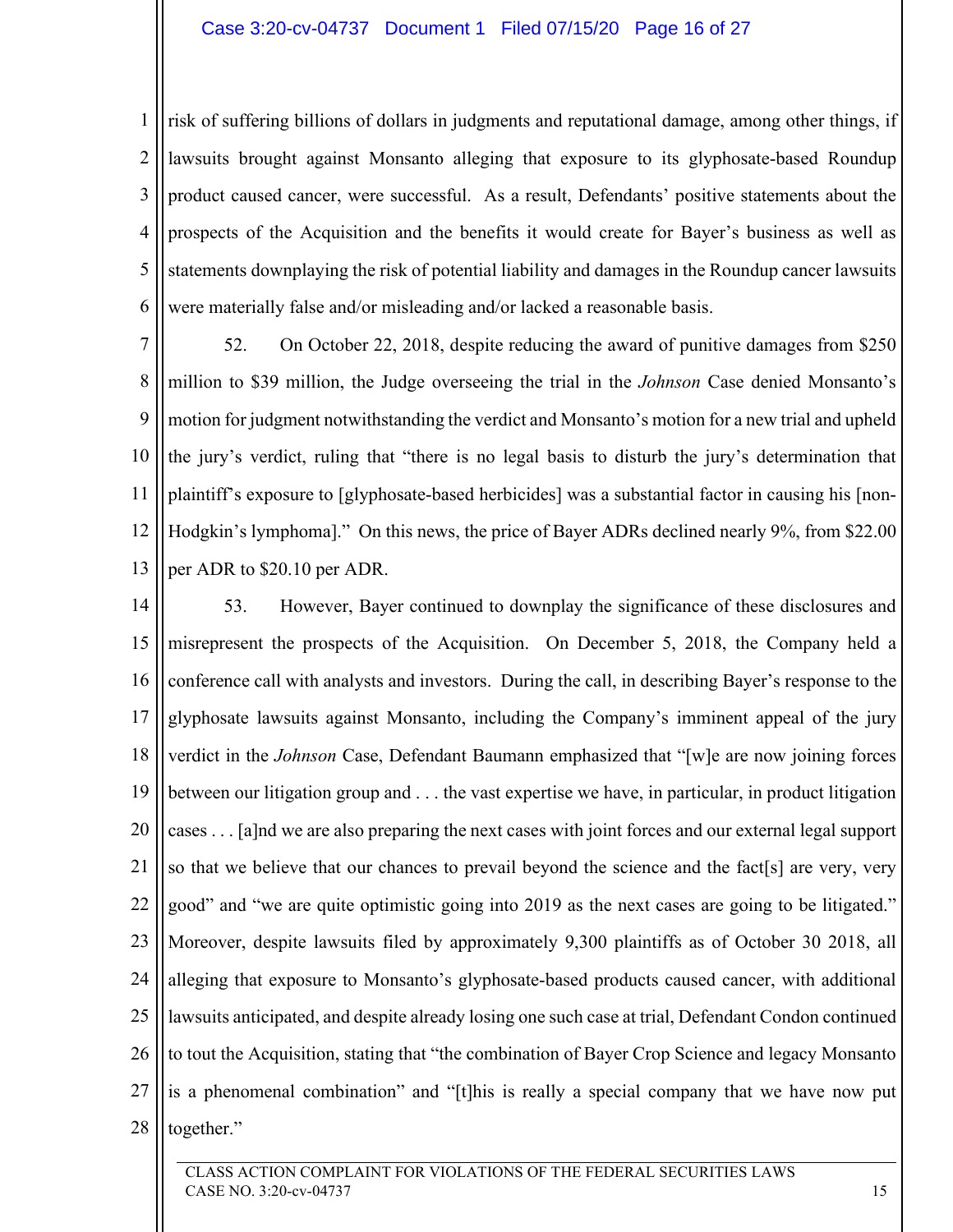1 2 3 4 5 6 54. On February 27, 2019, the Company issued a press release announcing its financial results for the fiscal year 2018. Despite reporting that, as of January 28, 2019, lawsuits from more than 11,000 plaintiffs had been served in the United States in connection with their exposure to Roundup, the press release quoted Defendant Baumann as saying that "[w]e have the science on our side and will continue to vigorously defend this important and safe herbicide for modern and sustainable farming."

7 8 9 10 11 55. That same day, the Company held a conference call with analysts and investors to discuss Bayer's financial results for the fiscal year 2018. During the call, Defendant Baumann downplayed the risks of the increasing number of Roundup cancer lawsuits filed, stating "[w]hile there's an increase [in lawsuits filed] since our last reporting, it is by no means a reflection of the merits of the litigation."

12 13 14 15 16 17 18 19 20 21 22 56. The statements set forth above in ¶¶53-55 were materially false and misleading and they failed to disclose material facts necessary to make the statements made, in light of the circumstances under which they were made, not false and misleading. Specifically, Defendants willfully or recklessly made and/or caused the Company to make false and misleading statements that failed to disclose that the Acquisition would burden Bayer with significant exposure to the risk of suffering billions of dollars in judgments and reputational damage, among other things, if lawsuits brought against Monsanto alleging that exposure to its glyphosate-based Roundup product caused cancer, were successful. As a result, Defendants' positive statements about the prospects of the Acquisition and the benefits it would create for Bayer's business as well as statements downplaying the risk of potential liability and damages in the Roundup cancer lawsuits were materially false and/or misleading and/or lacked a reasonable basis.

23

24 25 26 27 57. Then, on March 19, 2019, a jury in the bellwether *Hardeman* Case—the first federal Roundup cancer lawsuit against Monsanto to proceed to trial—issued a verdict on causation in phase one of the bifurcated trial, finding that plaintiff's "exposure to Roundup was a substantial factor in causing his non-Hodgkin's lymphoma." On this news, the price of Bayer ADRs declined over 9%, from \$19.67 per ADR to \$17.85 per ADR.

28

58. As a result of Defendants' wrongful acts and omissions, and the precipitous decline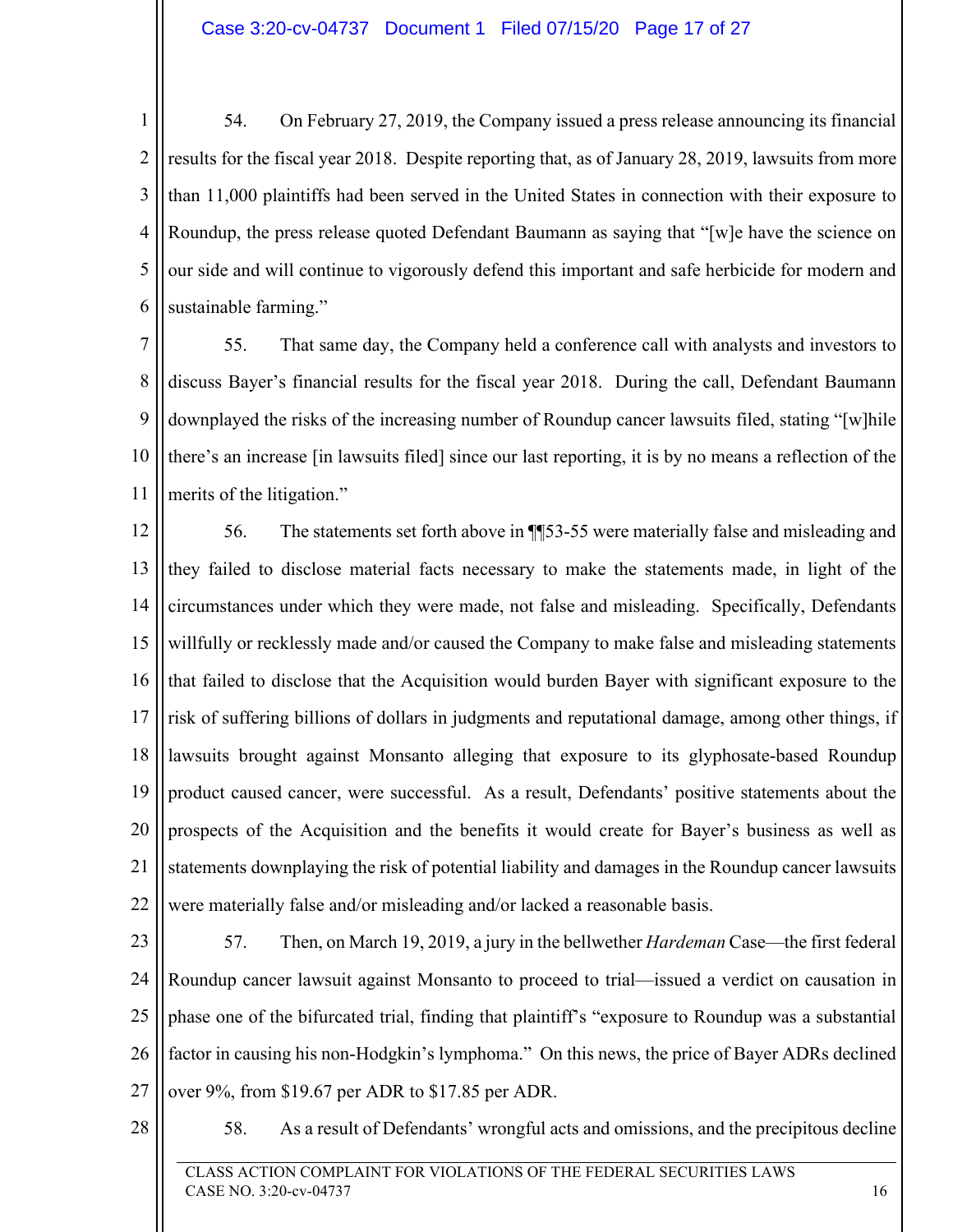1 2 in the market value of the Company's ADRs, Plaintiffs and other Class members have suffered significant losses and damages.

VII. LOSS CAUSATION

4 5 6 7 8 9 10 11 59. During the Class Period, as detailed herein, Defendants made materially false and misleading statements and omissions, and engaged in a scheme to deceive the market. This artificially inflated the price of Bayer ADRs and operated as a fraud or deceit on the Class (as defined below). Later, when Defendants' prior misrepresentations and fraudulent conduct were disclosed to the market, the price of Bayer ADRs fell precipitously as the prior artificial inflation came out of the price over time. As a result of their purchases of Bayer ADRs during the Class Period, Plaintiffs and other members of the Class suffered economic loss, *i.e.*, damages, under the federal securities laws.

12

3

## **VIII. CLASS ACTION ALLEGATIONS**

13 14 15 16 60. Plaintiffs bring this action as a class action, pursuant to Rule 23 of the Federal Rules of Civil Procedure, on behalf of all persons who purchased or otherwise acquired Bayer ADRs during the Class Period (the "Class"). Excluded from the Class are Defendants and their families, directors, and officers of Bayer and their families and affiliates.

17 18 19 61. The members of the Class are so numerous that joinder of all members is impracticable. The disposition of their claims in a class action will provide substantial benefits to the parties and the Court.

20 21 22 62. There is a well-defined community of interest in the questions of law and fact involved in this case. Questions of law and fact common to the members of the Class which predominate over questions which may affect individual Class members include:

23

24

- (a) Whether Defendants violated the Exchange Act;
- (b) Whether Defendants omitted and/or misrepresented material facts;

25 26 27 (c) Whether Defendants' statements omitted material facts necessary in order to make the statements made, in light of the circumstances under which they were made, not misleading;

28

(d) Whether the Individual Defendants are personally liable for the alleged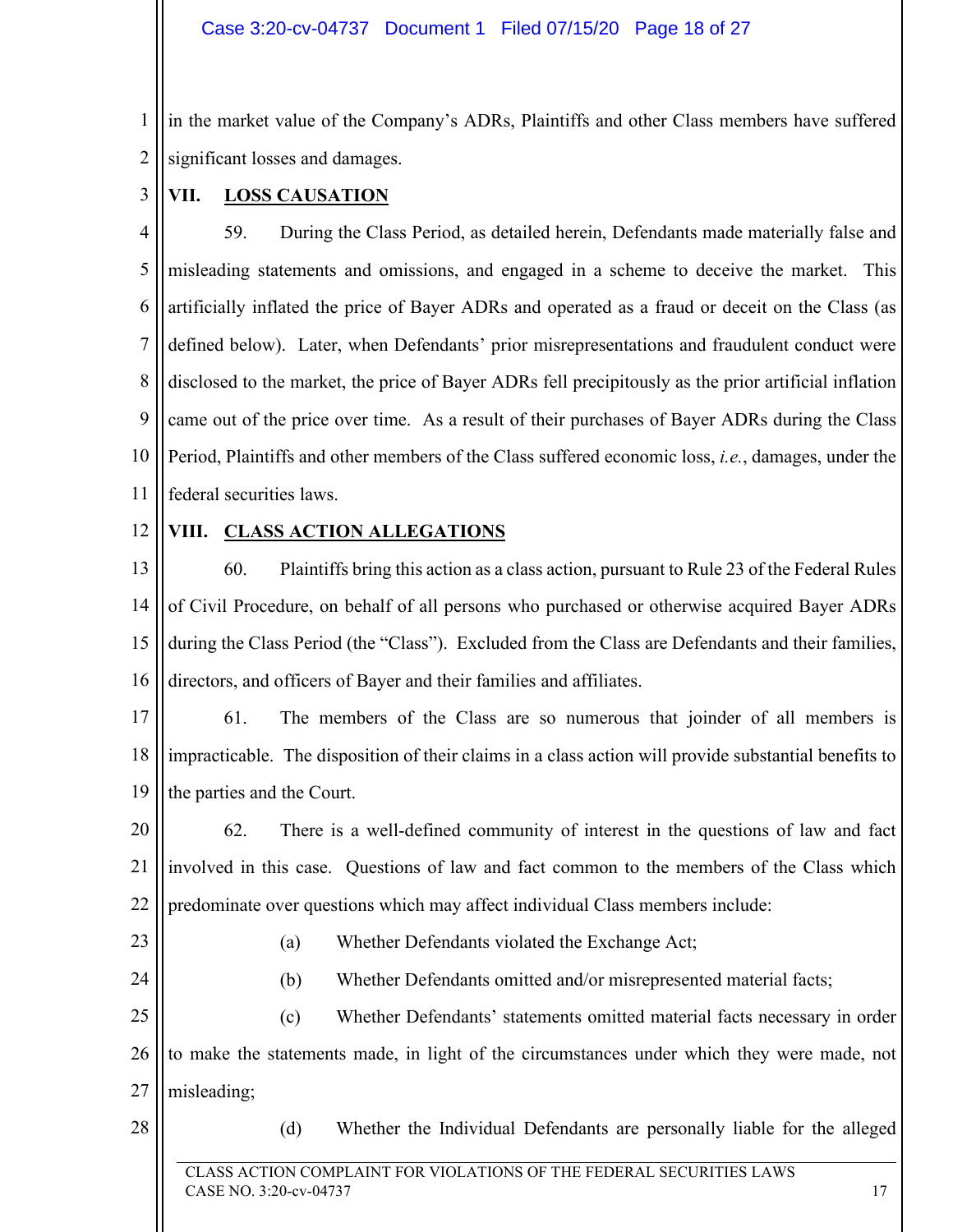1 misrepresentations and omissions described herein;

2 3 (e) Whether Defendants knew or recklessly disregarded that their statements and/or omissions were false and misleading;

(f) Whether Defendants' conduct impacted the price of Bayer ADRs;

5 6 (g) Whether Defendants' conduct caused the members of the Class to sustain damages; and

7 8 (h) The extent of damage sustained by Class members and the appropriate measure of damages.

9 10 63. Plaintiffs' claims are typical of those of the Class because Plaintiffs and the Class sustained damages from Defendants' wrongful conduct.

11 12 13 64. Plaintiffs will adequately protect the interests of the Class and have retained counsel experienced in class action securities litigation. Plaintiffs have no interests which conflict with those of the Class.

14 15 65. A class action is superior to other available methods for the fair and efficient adjudication of this controversy. Joinder of all Class members is impracticable.

## 16

4

## **IX. INAPPLICABILITY OF STATUTORY SAFE HARBOR**

17 18 66. Bayer's "Safe Harbor" warnings accompanying its forward-looking statements issued during the Class Period were ineffective to shield those statements from liability.

19 20 21 22 23 24 25 26 27 67. Defendants are also liable for any false or misleading forward-looking statements pleaded herein because, at the time each such statement was made, the speaker knew the statement was false or misleading and the statement was authorized and/or approved by an executive officer of Bayer who knew that the statement was false. None of the historic or present tense statements made by Defendants were assumptions underlying or relating to any plan, projection, or statement of future economic performance, as they were not stated to be such assumptions underlying or relating to any projection or statement of future economic performance when made, nor were any of the projections or forecasts made by Defendants expressly related to, or stated to be dependent on, those historic or present tense statements when made.

28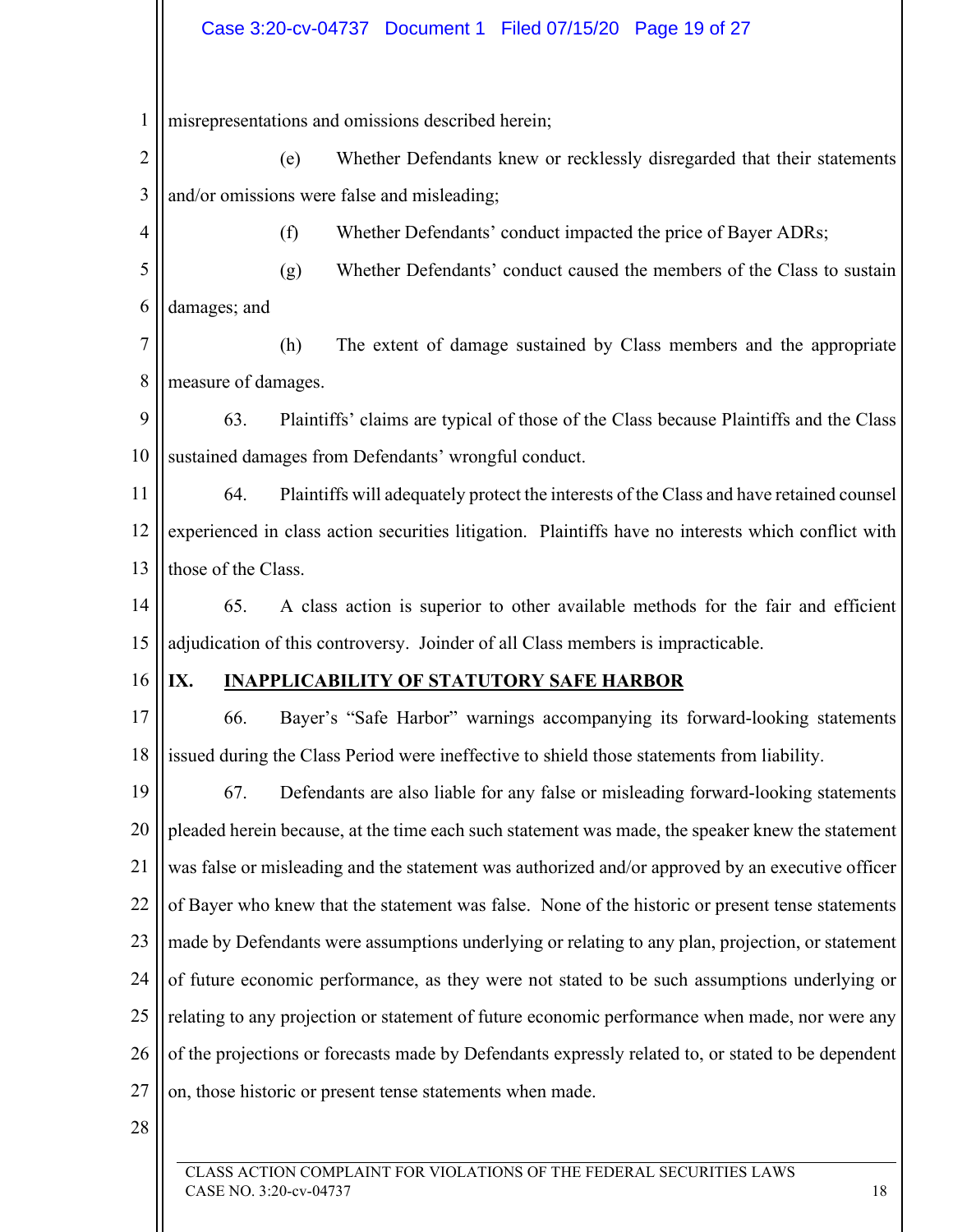## **X. PRESUMPTION OF RELIANCE**

2 3 68. At all relevant times, the market for Bayer ADRs was an efficient market for the following reasons, among others:

4 5 (a) Bayer ADRs met the requirements for listing, and were listed and actively traded on the U.S. over-the-counter market, a highly liquid and efficient market;

6

1

(b) Bayer filed periodic public reports;

7 8 9 10 (c) Bayer regularly and publicly communicated with investors via established market communication mechanisms, including through regular disseminations of press releases through major newswire services and through other wide-ranging public disclosures, such as communications with the financial press and other similar reporting services; and

11 12 13 14 (d) Bayer was followed by several securities analysts employed by major brokerage firm(s) who wrote reports which were distributed to the sales force and certain customers of their respective brokerage firm(s). Each of these reports was publicly available and entered the public marketplace.

15 16 17 18 19 69. As a result of the foregoing, the market for Bayer ADRs promptly digested current information regarding Bayer from all publicly available sources and reflected such information in the price of Bayer ADRs. Under these circumstances, all purchasers of Bayer ADRs during the Class Period suffered similar injury through their purchase of Bayer ADRs at artificially inflated prices and the presumption of reliance applies.

20 21 22 23 24 25 26 27 28 70. A Class-wide presumption of reliance is also appropriate in this action under the Supreme Court's holding in *Affiliated Ute Citizens of Utah v. United States*, 406 U.S. 128 (1972), because the Class' claims are grounded on Defendants' material omissions. Because this action involves Defendants' failure to disclose material adverse information regarding Bayer's purchase of Monsanto—information that Defendants were obligated to disclose—positive proof of reliance is not a prerequisite to recovery. All that is necessary is that the facts withheld be material in the sense that a reasonable investor might have considered them important in making investment decisions. Given the significance of the Acquisition to Bayer and the impact it could have on the Company's business, including Monsanto's exposure to significant liability risk from the Roundup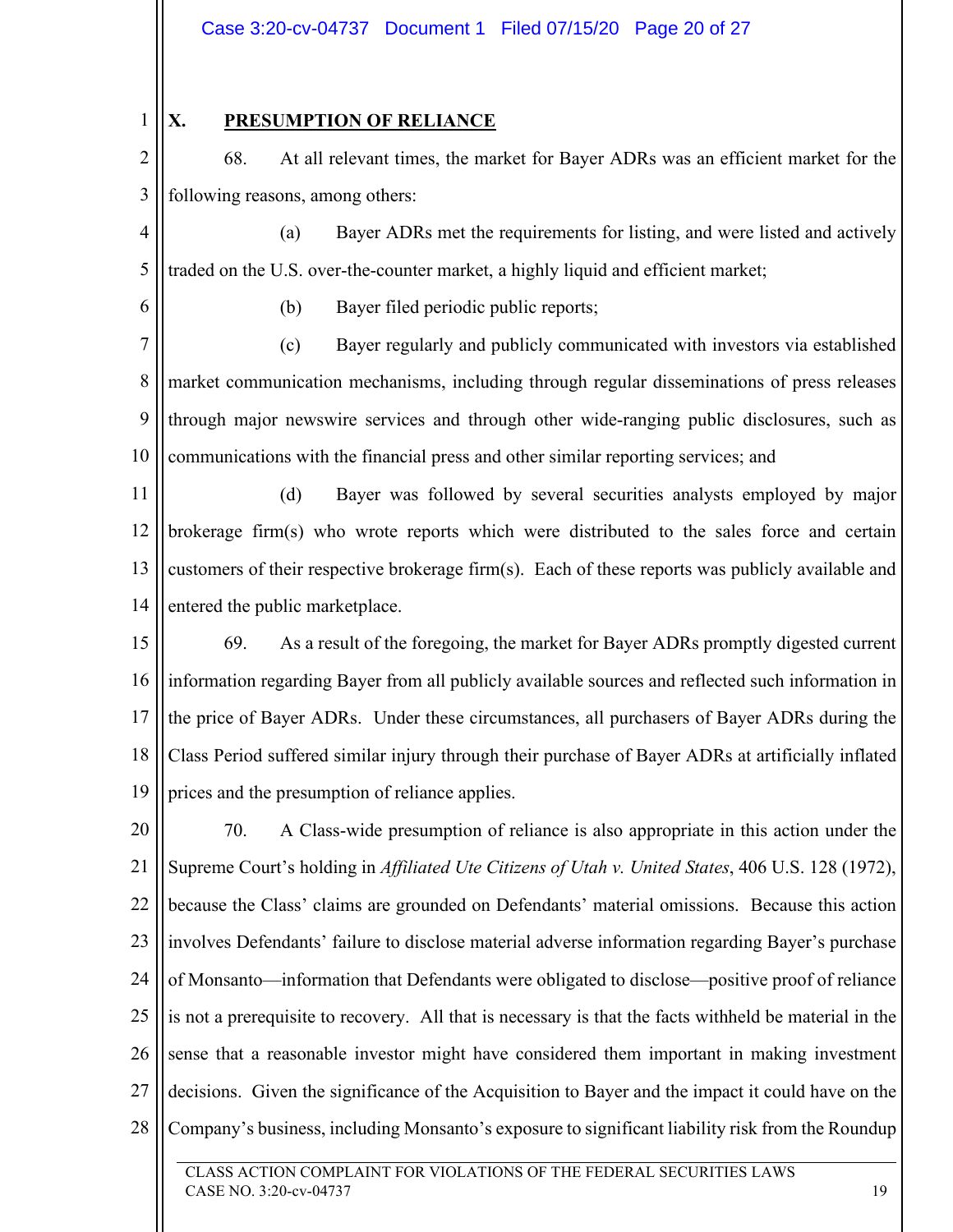1 2 lawsuits, which Bayer would assume as a result of the Acquisition, that requirement is satisfied here.

#### 3 **XI. CAUSES OF ACTION**

4

5

6

## **COUNT I**

### **For Violations of Section 10(b) of the Exchange Act and Rule 10b-5 Against All Defendants**

7 8 71. Plaintiffs repeat, incorporate, and reallege each and every allegation set forth above as if fully set forth herein.

9 10 11 12 72. During the Class Period, Defendants carried out a plan, scheme, and course of conduct which was intended to and, throughout the Class Period, did: (i) deceive the investing public, including Plaintiffs and other Class members, as alleged herein; and (ii) cause Plaintiffs and other members of the Class to purchase Bayer ADRs at artificially inflated prices.

13 14 15 16 17 18 73. Defendants: (i) employed devices, schemes, and artifices to defraud; (ii) made untrue statements of material fact and/or omitted to state material facts necessary to make the statements not misleading; and (iii) engaged in acts, practices, and a course of business which operated as a fraud and deceit upon the purchasers of the Company's ADRs in an effort to maintain artificially high market prices for Bayer ADRs in violation of Section 10(b) of the Exchange Act and Rule 10b-5, promulgated thereunder.

19 20 21 22 74. Defendants, individually and in concert, directly and indirectly, by the use, means or instrumentalities of interstate commerce and/or of the mails, engaged and participated in a continuous course of conduct to conceal adverse material information about the Company's financial well-being, operations, and prospects.

23

24 25 26 75. During the Class Period, Defendants made the false statements specified above, which they knew or recklessly disregarded to be false and misleading in that they contained misrepresentations and failed to disclose material facts necessary in order to make the statements made, in light of the circumstances under which they were made, not misleading.

27 28 76. Defendants had actual knowledge of the misrepresentations and omissions of material fact set forth herein, or recklessly disregarded the true facts that were available to them.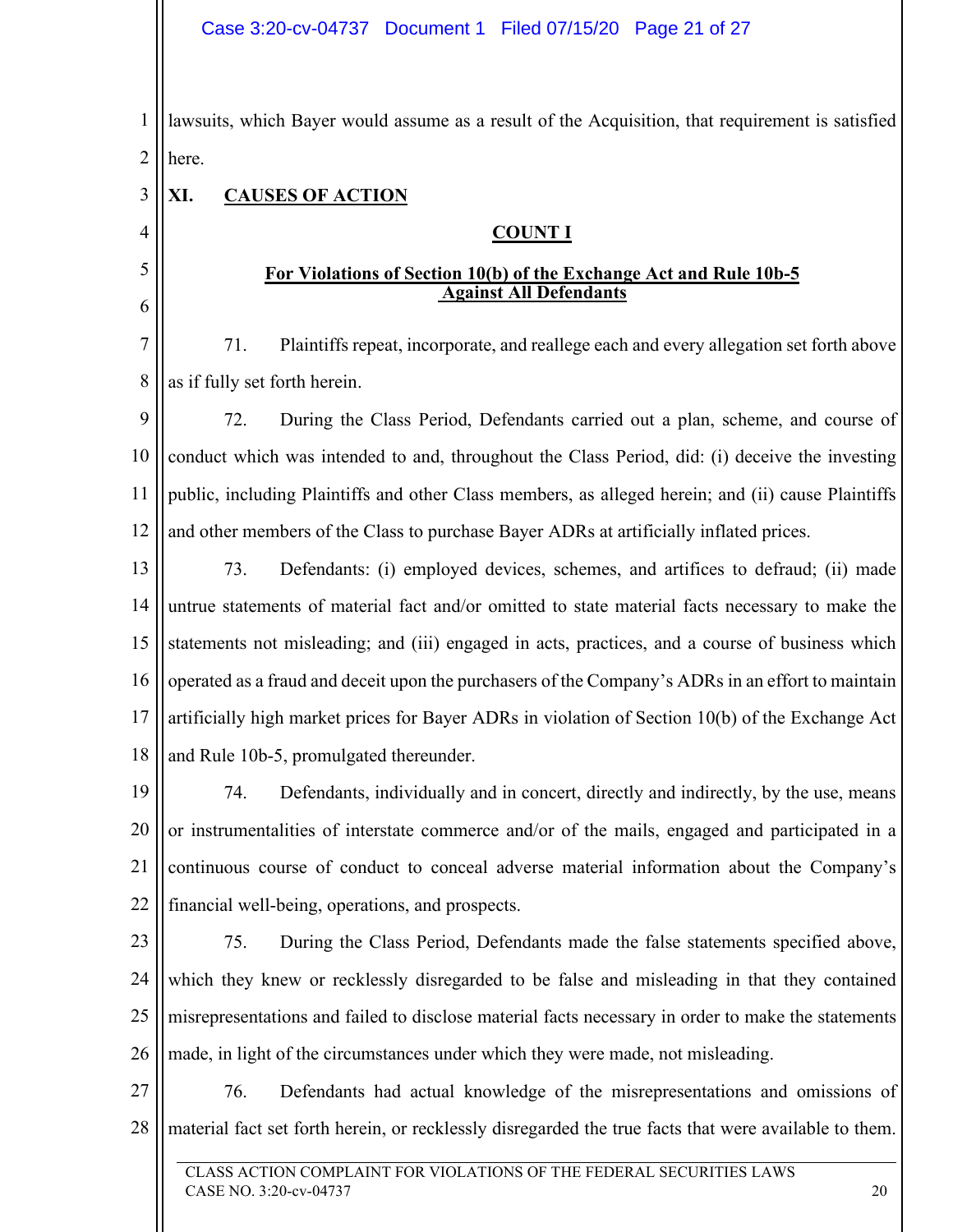## Case 3:20-cv-04737 Document 1 Filed 07/15/20 Page 22 of 27

CLASS ACTION COMPLAINT FOR VIOLATIONS OF THE FEDERAL SECURITIES LAWS 1 2 3 4 5 6 7 8 9 10 11 12 13 14 15 16 17 18 19 20 21 22 23 24 25 26 27 28 Defendants engaged in this misconduct to conceal Bayer's true condition from the investing public and to support the artificially inflated prices of the Company's ADRs. 77. Plaintiffs and the Class have suffered damages in that, in reliance on the integrity of the market, they paid artificially inflated prices for Bayer ADRs. Plaintiffs and the Class would not have purchased the Company's ADRs at the prices they paid, or at all, had they been aware that the market prices for Bayer ADRs had been artificially inflated by Defendants' fraudulent course of conduct. 78. As a direct and proximate result of Defendants' wrongful conduct, Plaintiffs and the other members of the Class suffered damages in connection with their respective purchases of the Company's ADRs during the Class Period. 79. By virtue of the foregoing, Defendants violated Section 10(b) of the Exchange Act and Rule 10b-5, promulgated thereunder. **COUNT II For Violations of Section 20(a) of the Exchange Act Against the Individual Defendants**  80. Plaintiffs repeat, incorporate, and reallege each and every allegation set forth above as if fully set forth herein. 81. The Individual Defendants acted as controlling persons of Bayer within the meaning of Section 20(a) of the Exchange Act. By virtue of their high-level positions, participation in and/or awareness of the Company's operations, direct involvement in the day-today operations of the Company, and/or intimate knowledge of the Company's actual performance, and their power to control public statements about Bayer, the Individual Defendants had the power and ability to control the actions of Bayer and its employees. By reason of such conduct, the Individual Defendants are liable pursuant to Section 20(a) of the Exchange Act. **XII. PRAYER FOR RELIEF**  82. WHEREFORE, Plaintiffs pray for judgment as follows: (a) Determining that this action is a proper class action under Rule 23 of the Federal Rules of Civil Procedure;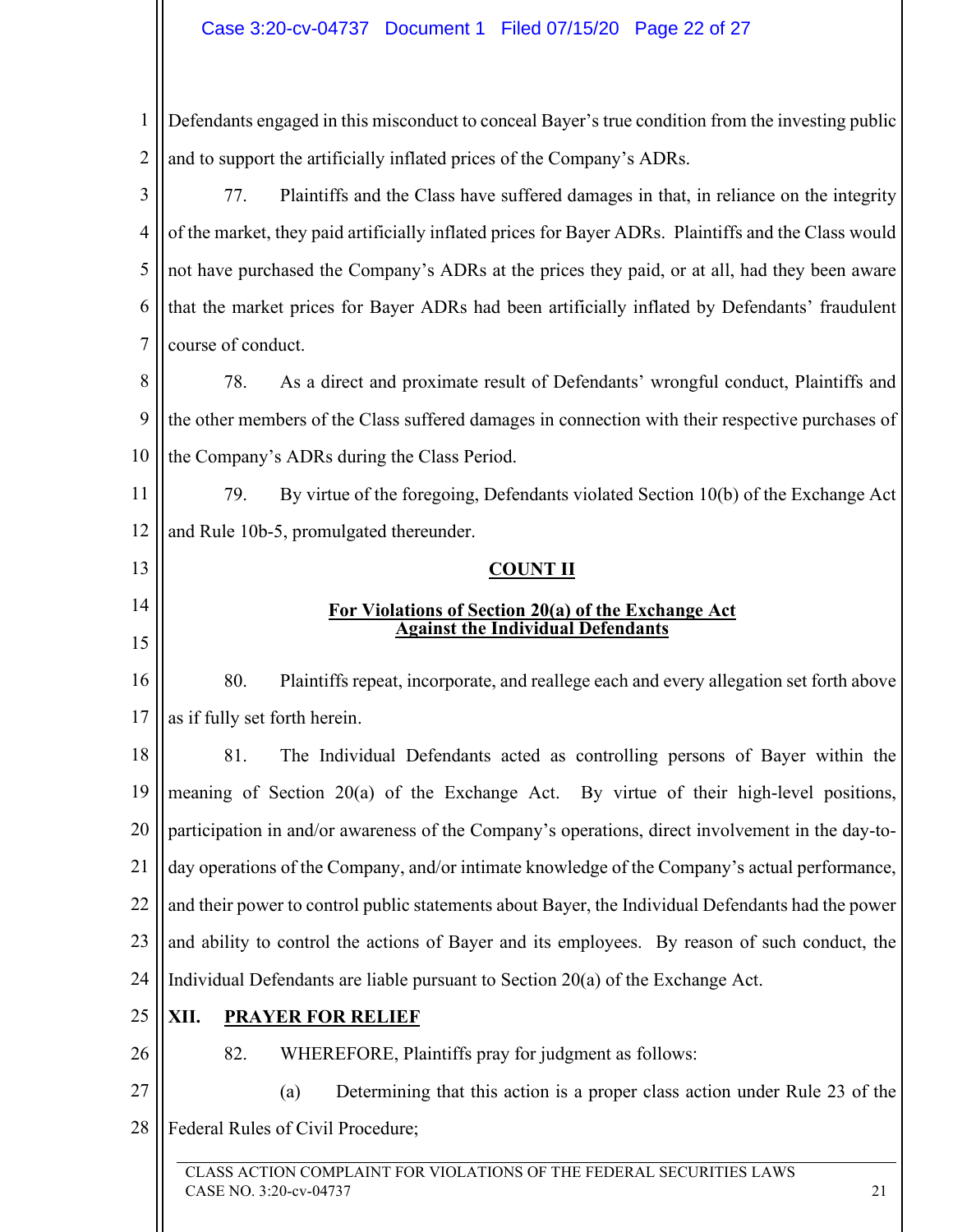| 1              | (b)<br>Awarding compensatory damages in favor of Plaintiffs and other Class                          |  |  |  |  |  |
|----------------|------------------------------------------------------------------------------------------------------|--|--|--|--|--|
| 2              | members against all Defendants, jointly and severally, for all damages sustained as a result of      |  |  |  |  |  |
| 3              | Defendants' wrongdoing, in an amount to be proven at trial, including interest thereon;              |  |  |  |  |  |
| $\overline{4}$ | (c)<br>Awarding Plaintiffs and the Class their reasonable costs and expenses                         |  |  |  |  |  |
| 5              | incurred in this action, including attorneys' fees and expert fees; and                              |  |  |  |  |  |
| 6              | (d)<br>Awarding such equitable/injunctive or other further relief as the Court may                   |  |  |  |  |  |
| $\overline{7}$ | deem just and proper.                                                                                |  |  |  |  |  |
| 8              | XIII.<br><b>JURY DEMAND</b>                                                                          |  |  |  |  |  |
| 9              | 83.<br>Plaintiffs demand a trial by jury.                                                            |  |  |  |  |  |
| 10             | DATED: July 15, 2020<br>Respectfully submitted,                                                      |  |  |  |  |  |
| 11             | <b>BERNSTEIN LITOWITZ BERGER</b>                                                                     |  |  |  |  |  |
| 12             | <b>&amp; GROSSMANN LLP</b>                                                                           |  |  |  |  |  |
| 13             | <u>/s/ Jonathan D. Uslaner</u><br>JONATHAN D. USLANER (Bar No. 256898)                               |  |  |  |  |  |
| 14             | (jonathanu@blbglaw.com)<br>2121 Avenue of the Stars, Suite 2575                                      |  |  |  |  |  |
| 15             | Los Angeles, CA 90067<br>$(310) 819 - 3470$<br>Tel:                                                  |  |  |  |  |  |
| 16             | -and-                                                                                                |  |  |  |  |  |
| 17             | <b>HANNAH ROSS*</b>                                                                                  |  |  |  |  |  |
| 18             | (hannah@blbglaw.com)<br>AVI JOSEFSON*                                                                |  |  |  |  |  |
| 19             | (avi@blbglaw.com)<br>1251 Avenue of the Americas                                                     |  |  |  |  |  |
| 20             | New York, NY 10020<br>Tel:<br>$(212)$ 554-1400                                                       |  |  |  |  |  |
| 21             | $(212)$ 554-1444<br>Fax:                                                                             |  |  |  |  |  |
| 22             | Counsel for Plaintiffs City of Grand Rapids<br>General Retirement System and City of Grand           |  |  |  |  |  |
| 23             | Rapids Police & Fire Retirement System                                                               |  |  |  |  |  |
| 24             | <i>*Pro hac vice</i> forthcoming                                                                     |  |  |  |  |  |
| 25             |                                                                                                      |  |  |  |  |  |
| 26             |                                                                                                      |  |  |  |  |  |
| 27             |                                                                                                      |  |  |  |  |  |
| 28             |                                                                                                      |  |  |  |  |  |
|                | CLASS ACTION COMPLAINT FOR VIOLATIONS OF THE FEDERAL SECURITIES LAWS<br>CASE NO. 3:20-cv-04737<br>22 |  |  |  |  |  |
|                |                                                                                                      |  |  |  |  |  |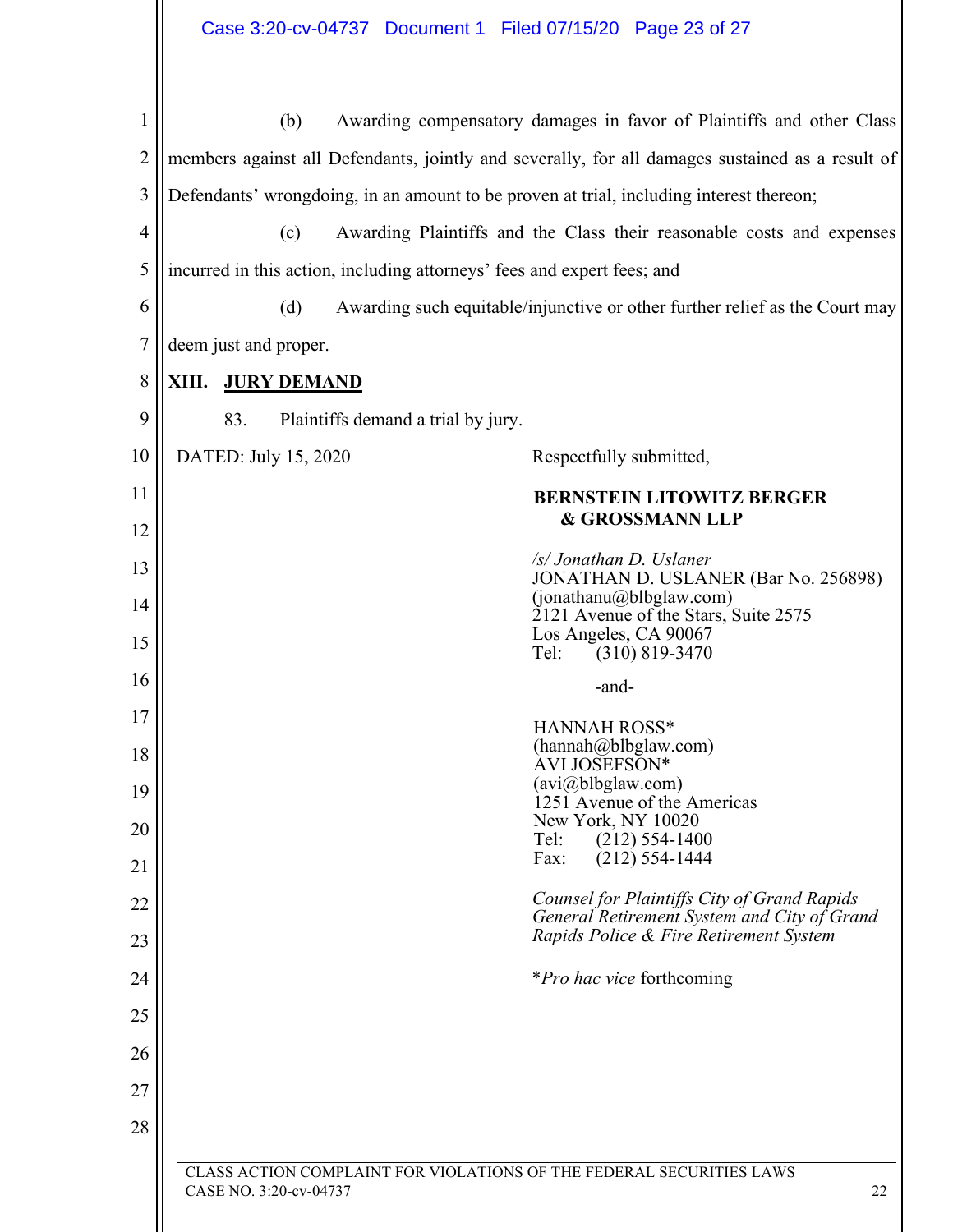#### **CERTIFICATION PURSUANT TO** THE FEDERAL SECURITIES LAWS

I, Peggy Korzen, on behalf of City of Grand Rapids General Retirement System ("Grand Rapids General"), hereby certify, as to the claims asserted under the federal securities laws, that:

- 1. I am the Executive Director of Grand Rapids General. I have reviewed the complaint and authorize its filing.
- 2. Grand Rapids General did not purchase the securities that are the subject of this action at the direction of counsel or in order to participate in any action arising under the federal securities laws.
- 3. Grand Rapids General is willing to serve as a representative party on behalf of the Class, including providing testimony at deposition and trial, if necessary.
- 4. Grand Rapids General's transactions in the Bayer Aktion gesells chaft securities that are the subject of this action are set forth in the chart attached hereto.
- 5. Grand Rapids General has not sought to serve as a lead plaintiff or representative party on behalf of a class in any action under the federal securities laws filed during the three-year period preceding the date of this Certification.
- 6. Grand Rapids General will not accept any payment for serving as a representative party on behalf of the Class beyond Grand Rapids General's pro rata share of any recovery, except such reasonable costs and expenses (including lost wages) directly relating to the representation of the Class, as ordered or approved by the Court.

I declare under penalty of perjury that the foregoing is true and correct. Executed this  $15<sup>th</sup>$  day of  $\overline{Ju}$   $\overline{Ju}$   $\overline{Ju}$ , 2020.

City of Grand Rapids General Retirement System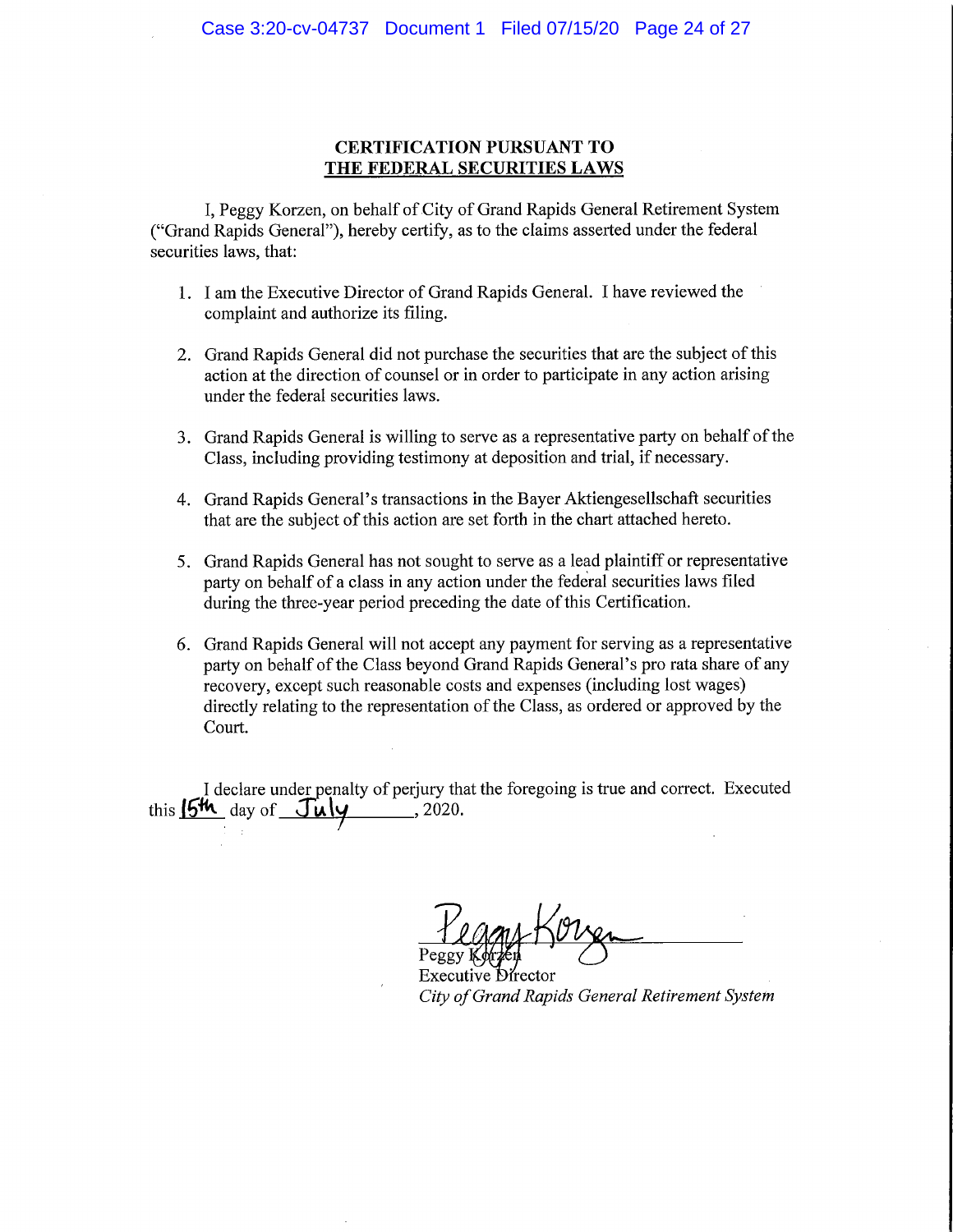$\sim$ 

 $\mathcal{A}$ 

 $\sim 10^7$ 

# **City of Grand Rapids General Retirement System** Transactions in Bayer Aktiengesellschaft

| Transaction | Date       | <b>Shares</b> | Price    |
|-------------|------------|---------------|----------|
| Purchases   | 6/7/2016   | 4,400         | 103.9916 |
| Purchases   | 8/2/2016   | 2,925         | 106.6131 |
| Purchases   | 9/6/2016   | 1,760         | 107.2068 |
| Purchases   | 12/9/2016  | 2,600         | 99.2994  |
| Purchases   | 12/18/2017 | 4,900         | 31.9280  |
|             |            |               |          |
| Sales       | 10/27/2016 | (445)         | 98.5000  |
| Sales       | 6/28/2017  | (500)         | 138.5100 |
| Sales       | 11/29/2017 | (1, 550)      | 32.0500  |
| Sales       | 1/25/2018  | (1,400)       | 33.3400  |
| Sales       | 1/30/2018  | (2,100)       | 32.7100  |

 $\mathcal{A}$ 

 $\bar{L}$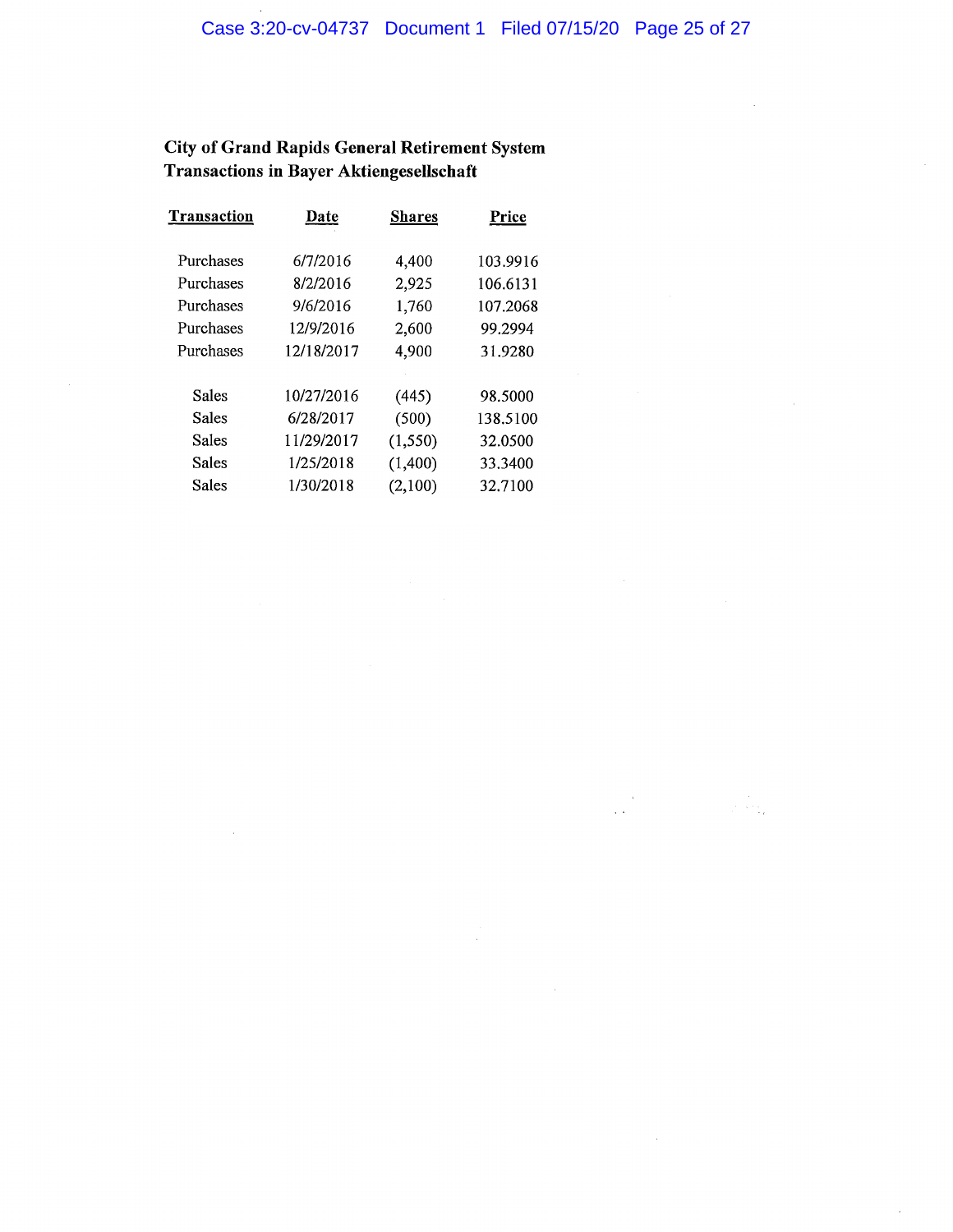### **CERTIFICATION PURSUANT TO** THE FEDERAL SECURITIES LAWS

I, Peggy Korzen, on behalf of City of Grand Rapids Police & Fire Retirement System ("Grand Rapids P&F"), hereby certify, as to the claims asserted under the federal securities laws, that:

- 1. I am the Executive Director of Grand Rapids P&F. I have reviewed the complaint and authorize its filing.
- 2. Grand Rapids P&F did not purchase the securities that are the subject of this action at the direction of counsel or in order to participate in any action arising under the federal securities laws.
- 3. Grand Rapids P&F is willing to serve as a representative party on behalf of the Class, including providing testimony at deposition and trial, if necessary.
- 4. Grand Rapids P&F's transactions in the Bayer Aktionges ells chaft securities that are the subject of this action are set forth in the chart attached hereto.
- 5. Grand Rapids P&F has not sought to serve as a lead plaintiff or representative party on behalf of a class in any action under the federal securities laws filed during the three-year period preceding the date of this Certification.
- 6. Grand Rapids P&F will not accept any payment for serving as a representative party on behalf of the Class beyond Grand Rapids P&F's pro rata share of any recovery, except such reasonable costs and expenses (including lost wages) directly relating to the representation of the Class, as ordered or approved by the Court.

I declare under penalty of perjury that the foregoing is true and correct. Executed this  $15\frac{\text{H}}{\text{H}}$  day of  $\frac{\text{H}}{\text{H}}$  and  $\frac{\text{H}}{\text{H}}$  and  $\frac{\text{H}}{\text{H}}$  and  $\frac{\text{H}}{\text{H}}$  and  $\frac{\text{H}}{\text{H}}$  and  $\frac{\text{H}}{\text{H}}$  and  $\frac{\text{H}}{\text{H}}$  and  $\frac{\text{H}}{\text{H}}$  and  $\frac{\text{H}}{\text{H}}$  and  $\frac{\text{H}}{\text{H}}$  and  $\$ 

**Executive Director** City of Grand Rapids Police & Fire Retirement System